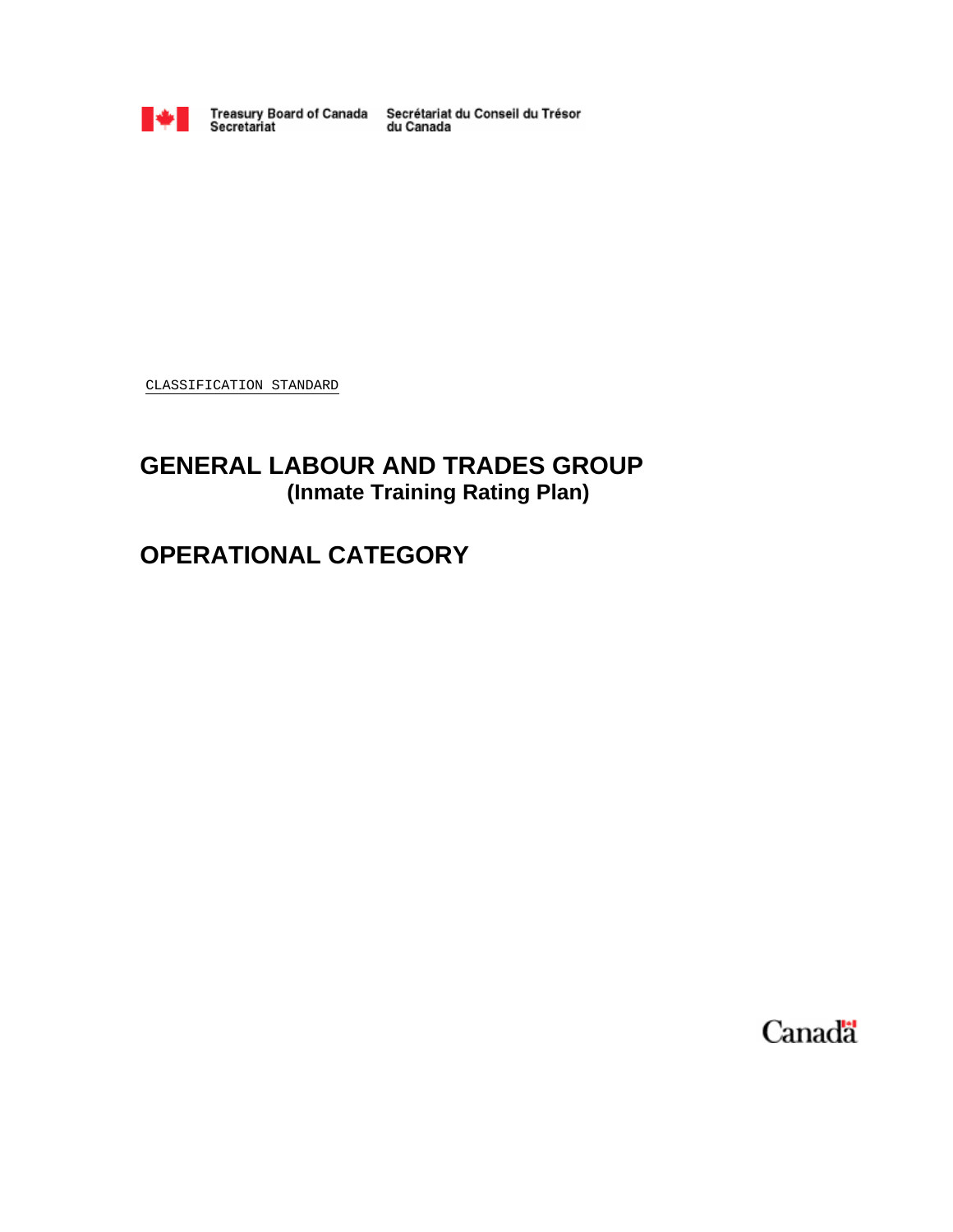### CONTENTS

### PAGE

| INTRODUCTION                          |    |
|---------------------------------------|----|
| INMATE TRAINING RATING PLAN           |    |
| BENCH-MARK POSITION DESCRIPTION INDEX |    |
| In Alphabetical Order                 | 11 |
| In Ascending Order of Point<br>Values | 12 |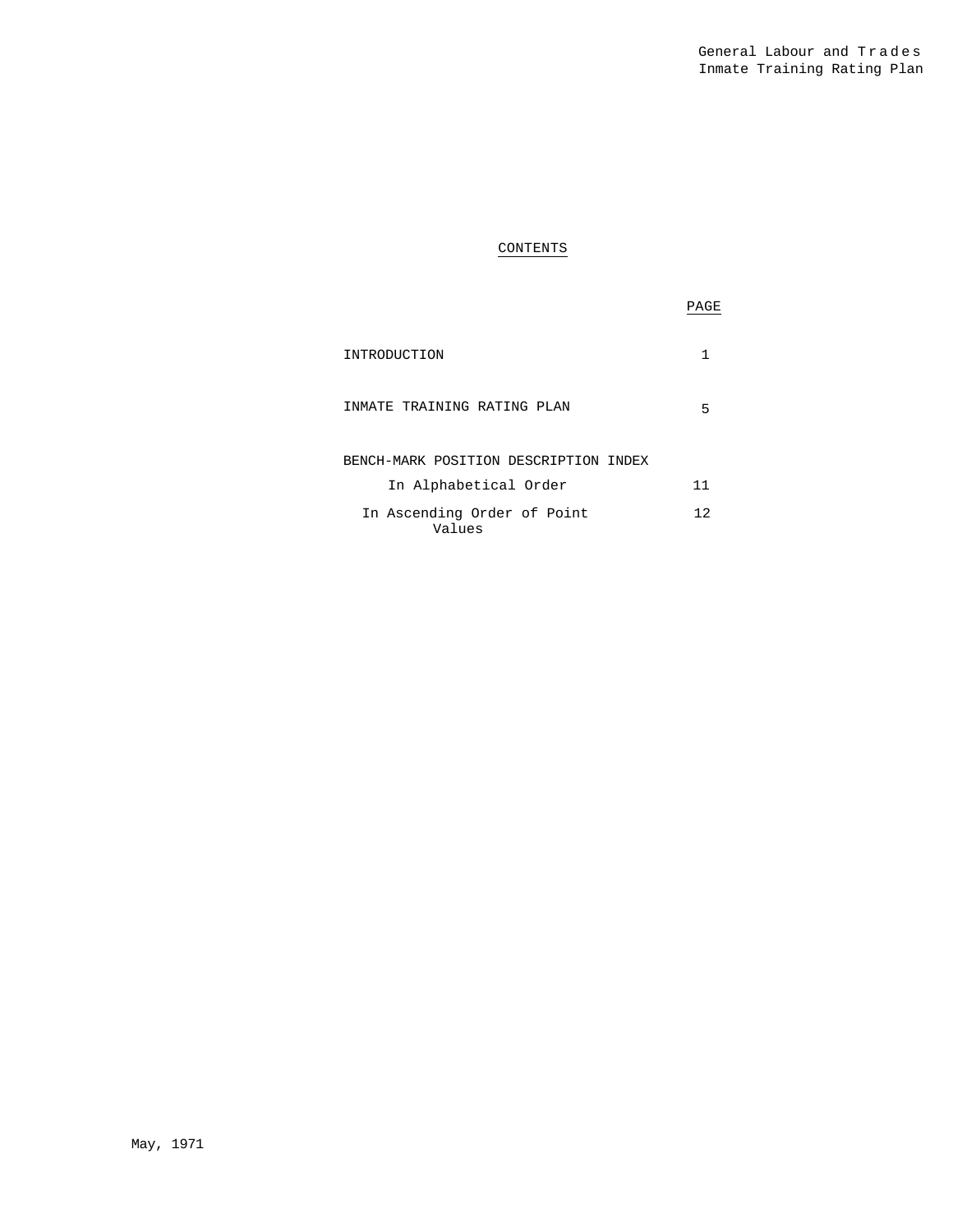### INTRODUCTION

This standard describes the rating plans to be used to evaluate positions allocated to the General Labour and Trades Group. It consists of an introduction, definition; of the Operational Category, the occupational Category, and sub-groups, a basic point-rating plan for all positions in the group, a supervisory rating plan for all supervisory positions, an inmate training rating plan for Canadian Penitentiary Service positions in the group element profile guides, and bench-mark position descriptions.

Call positions in this group will be evaluated using the basic point rating plan. Canadian Penitentiary Service positions that have a continuing responsibility to instruct, motivate and relate to inmates will also be evaluated using the inmate training rating plan Supervisory positions will be allocated to the sub-group by reference to their non-supervisory duties, and gill be evaluated using the basic point-rating plan, the supervisory-rating plan, and where applicable the inmate training-rating plan .

Point-rating is an analytical, quantitative method of determining the relative values of jobs. It is particularly suited to heterogeneous occupational groups in which jobs consist of varied combinations of tasks. Essentially, point-rating plans define characteristics or factors common to the jobs being evaluated. They define degrees of each factor or element and assign point values to each degree. The total point value determined for each job is the sum of point values assigned by raters to the elements.

All methods of job evaluation require the exercise of judgement and the orderly collection and analysis of information in order that consistent judgments can be made. The point-rating method facilitates rational discussion and resolution of differences in determining the relative values of jobs.

### Sub-grouping

This occupational group is divided into 18 sub-groups, which are defined in the standard.

### Factors

The combined factors do riot necessarily describe all aspects of jobs. They deal only with those characteristics that can be defined and distinguished and that are useful in determining the relative values of jobs.

Four factors are used in the basic plan, one factor is used in the supervisory plan, and one factor is used in the inmate training plan. Each factor is defined in terms of two or more related elements.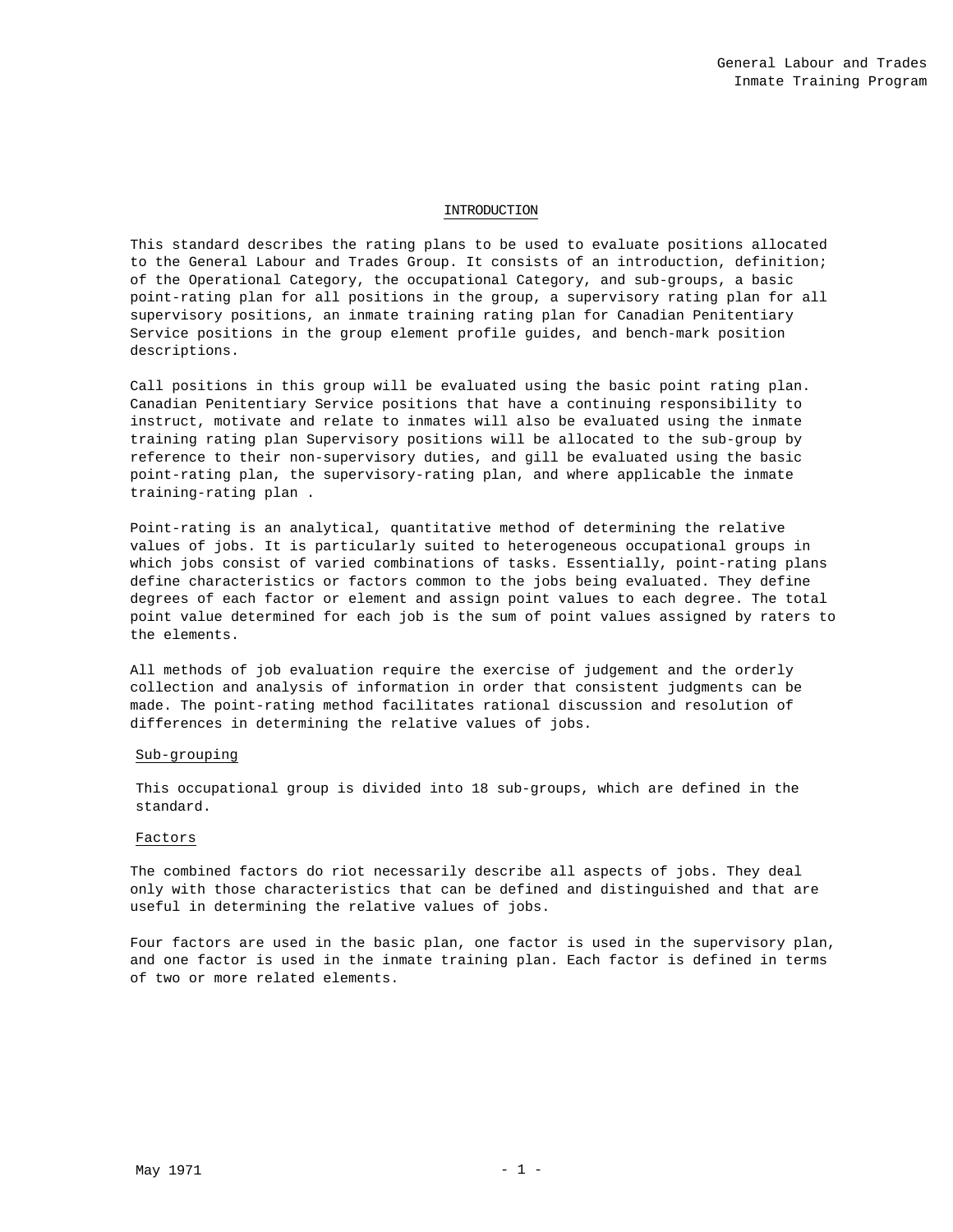### General Labour and Trades

### Point Values

The maximum point value assigned to each factor in the basic plan reflected its relative importance. Similarly, point values have been assigned to the degrees of the elements in the basic plan.

In the basic plan the point values for the degrees of the elements of each factor increase arithmetically. With two exceptions, the minimum point value assigned to each element is one-fifth of the maximum. In the Hazards element of the Working Conditions factor the minimum point value is one-tenth of the maid man. In the Specific Vocational Training element of the Skill and Knowledge factor the minimum point value is one-twelfth of the maximum.

### Degree Co-ordinates

The degree co-ordinates assigned in the supervisory plan reflect the nature of supervisory responsibility and the number of employees supervised. Those assigned in the inmate training plan reflect the nature of the training responsibility and the number of inmates trained.

### Rating Plan

In the basic rating plan the following factors, elements, weights and point values are used:

|                               |                                      | Percentage of      | Point Values |         |
|-------------------------------|--------------------------------------|--------------------|--------------|---------|
| Factor<br>Skill and Knowledge | Element                              | Total Points<br>60 | Minimum      | Maximum |
|                               | Basic Knowledge<br>Comprehension and |                    | 24           | 120     |
|                               | Judgement<br>Specific Vocational     |                    | 36           | 180     |
|                               | Training                             |                    | 25           | 300     |
| Effort                        |                                      | 15                 |              |         |
|                               | Mental Effort                        |                    | 15           | 75      |
|                               | Physical Effort                      |                    | 15           | 75      |
| Responsibility                |                                      | 15                 |              |         |
|                               | Resources                            |                    | 20           | 100     |
|                               | Safety of Others                     |                    | 10           | 50      |
| Working Conditions            |                                      | 10                 |              |         |
|                               | Environment                          |                    | 12           | 60      |
|                               | Hazards                              |                    | 4            | 40      |
|                               |                                      |                    |              |         |

100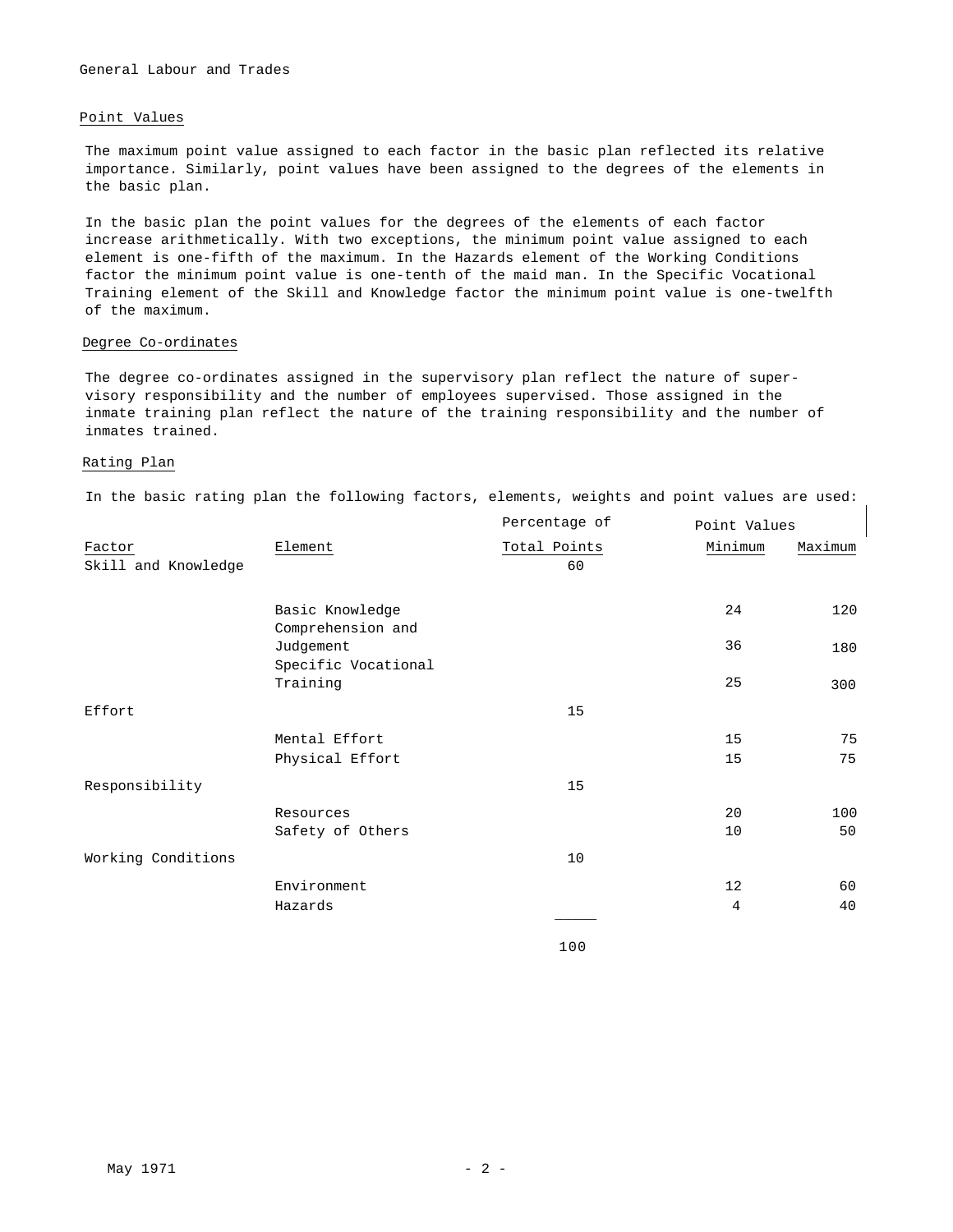In the supervisory rating plan the following factor and elements are used:

Factor **Element** 

Supervision Mature of Supervisory Responsibility Number of Employees Supervised

In the inmate training rating plan the following factor and elements are used:

Inmate Training **Nature of Training** Responsibility Number of Inmates Trained

### Bench-mark Positions

Bench-mark position descriptions are used to exemplify degrees of elements. Each description consists of a brief summary, a list of the principal duties with the percentage of time devoted to each, and a specification describing each of the elements as it appears in the position. The bench-mark positions have been evaluated, and the degree and, where applicable, the point value assigned to each element are shown in the specifications.

The rating scales identify the bench-mark position descriptions that exemplify each degree. These descriptions are an integral part of the rating plans and are used to ensure consistency in applying the rating scales.

### Use of the Standard

There are nine steps in the application of this standard.

- 1. Allocation of the position to the category and the group is confirmed by reference to the definitions and the descriptions of inclusions and exclusions.
- 2. Allocation of the position to the sub-group is confirmed by reference to the sub-group definitions and to the bench-mark position descriptions.
- 3. The position description is studied to ensure understanding of the position as a whole and its relation to positions with similar duties and to positions above and below it in the organization.
- 4. The tentative degree of each element in the position being rated is determined by comparison with degree definitions in the rating scales. The Specific Vocational Training and the Resources elements do not have degree definitions, and for these the tentative degree is determined by the comparative ranking of the position being rated with the bench-mark positions. For these two elements raters may use the Element Profile Guide as a check on the degree tentatively selected.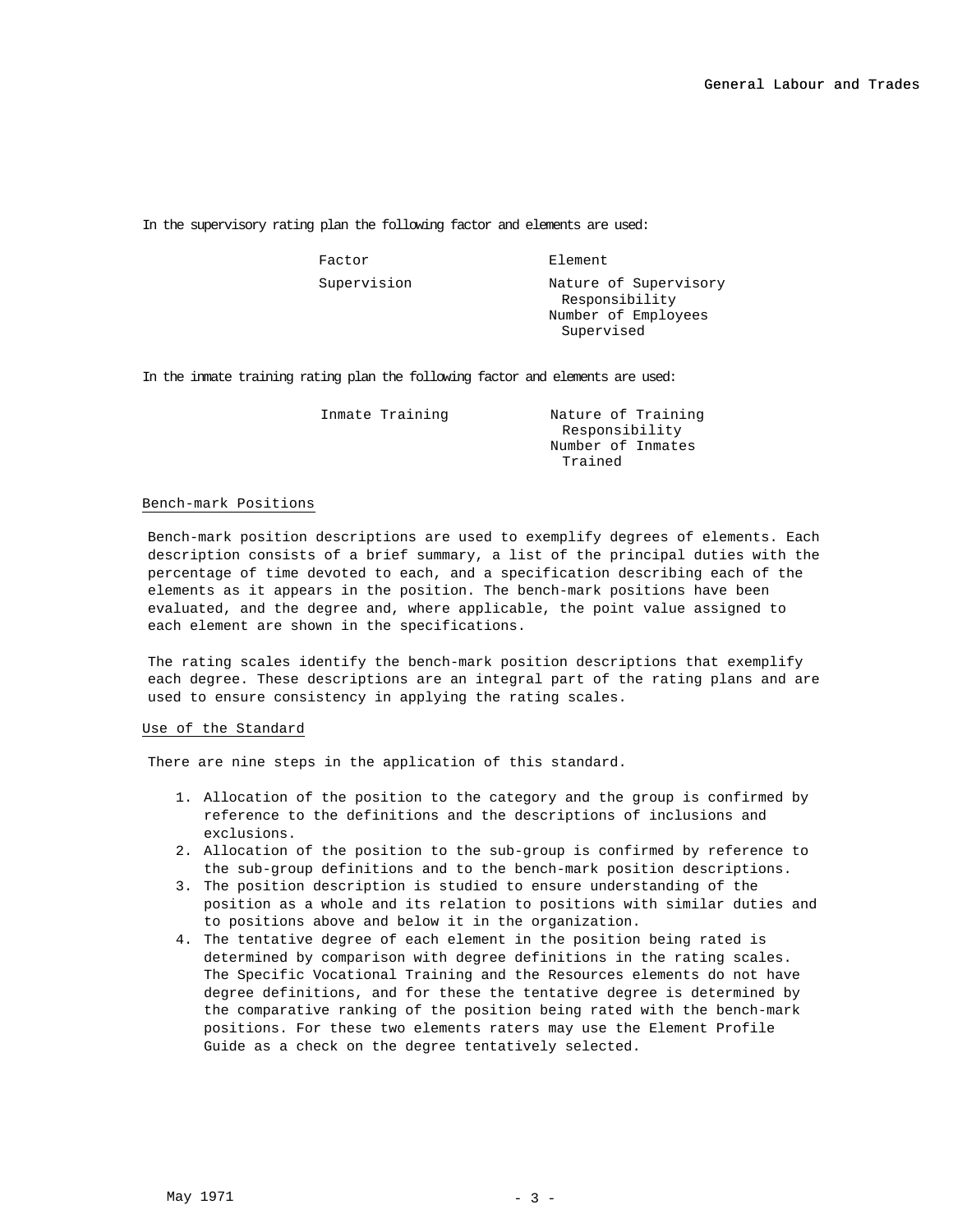- 5. The description of the element in each of the bench-mark positions exemplifying the degree tentatively established is compared with the description of the element in the position being rated. Comparisons are also made with descriptions of the element in bench-mark positions for the degrees above and below the one tentatively established.
- 6. The point values for all elements are added to determine the tentative total point-rating in the basic plan.
- 7. The supervisory differential is determined by the degree coordinates assigned to the position in accordance with the rating scales of the supervisory rating plan.
- 8. The inmate training differential is determined by the degree coordinates assigned to the position in accordance with the rating scales of the inmate training-rating plan. For the Nature of Training Responsibility element, raters may use the Element Profile Guide as a check on the degree tentatively selected.
- 9. The position being rated is compared as a whole to positions in the same sub-group or in other sub-groups to which similar total point values and degree co-ordinates have been assigned, as a check on the validity of the total rating.

### Determination of Levels

The ultimate objective of job evaluation is the determination of the relative values of positions in each occupational group or sub-group. Non-supervisory positions that fall within a designated range of points in terms of the point values assigned using the basic plan will be regarded as of equal difficulty and will be allocated to the same level. Supervisory positions will be rated under both the basic point-rating plan and the supervisory plan. The base level of each supervisory position will be established by its rating under the basic plan. A supervisory differential will he applied to each supervisory position, its amount being determined by the rating of the position under the supervisory plan.

Canadian Penitentiary Service positions that have a continuing responsibility to instruct, motivate and relate to inmates will also be rated under the inmate training plan. An inmate training differential will be applied to each of these positions included in the General Labour and Trades Croup, its amount being determined by the rating of the position under the inmate training plan.

In Canadian Penitentiary Service positions where both the supervisory and inmate training differentials would apply, the differential sum for each will be calculated using the rate for the basic level, added directly to that basic rate, and will not be compounded.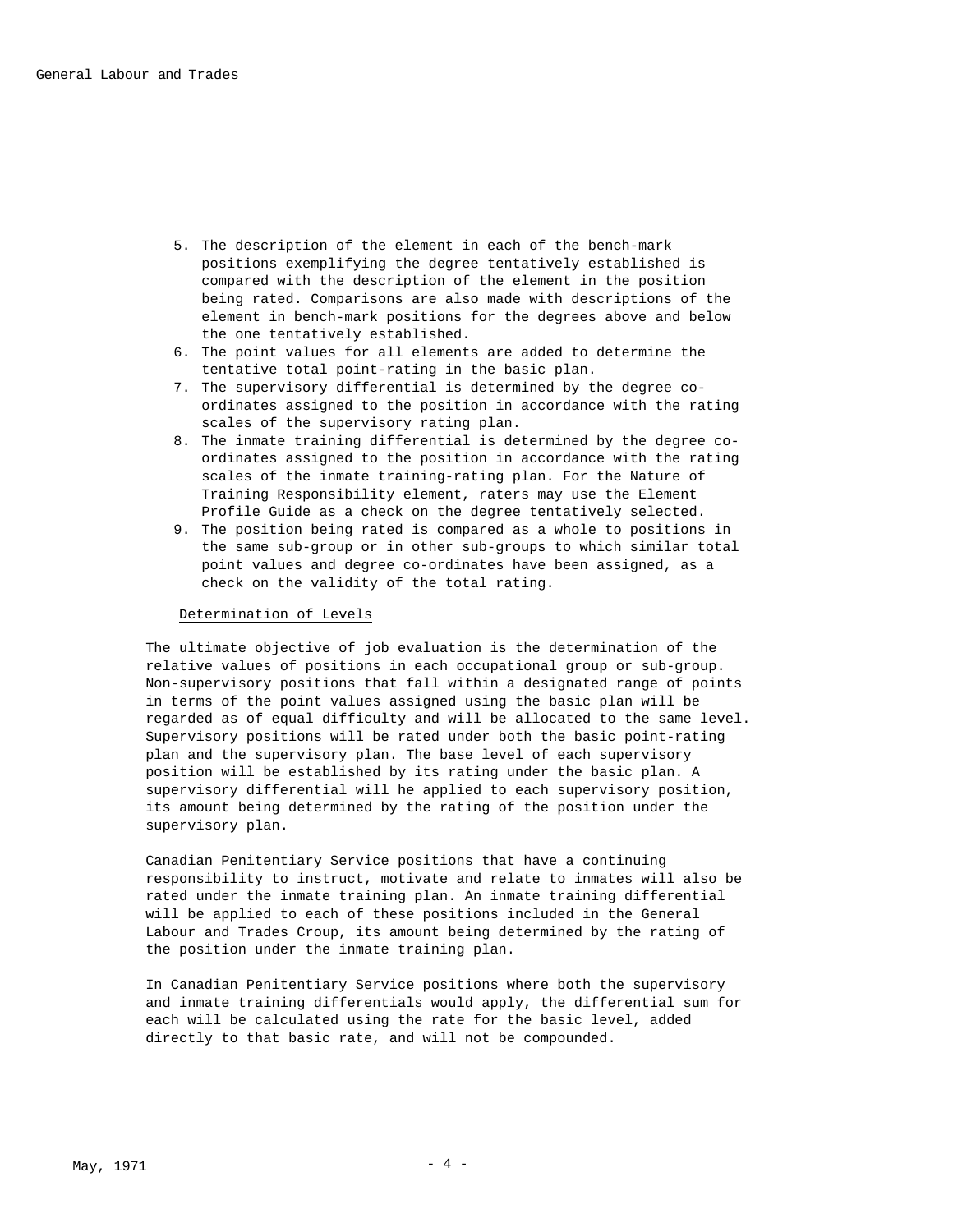General Labour and Trades Inmate Training "Rating Plan

### **INMATE TRAINING RATING PLAN**

### **GENERAL LABOUR AND TRADES GROUP**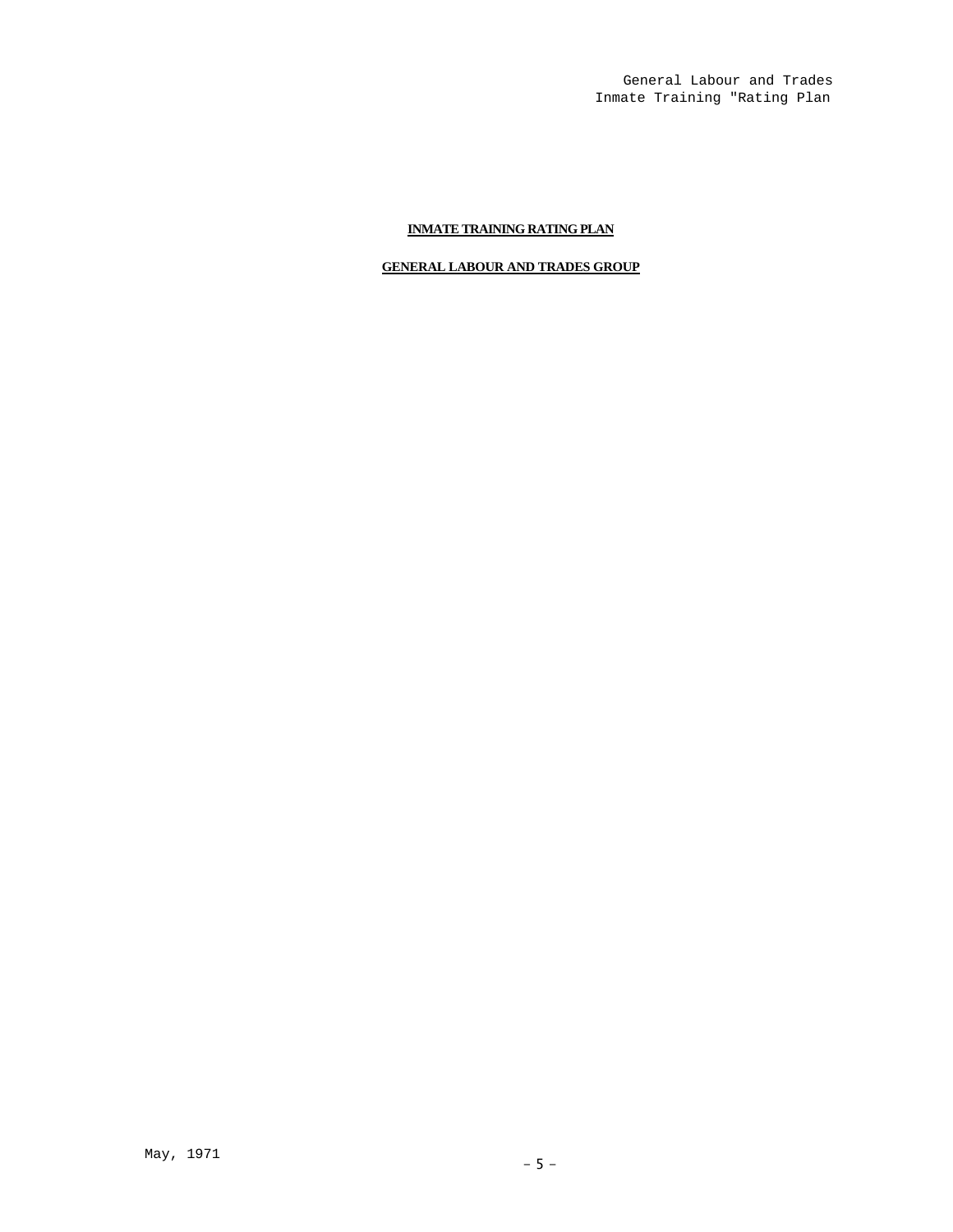### INMATE TRAINING RATING PLAN

This plan is used to measure the continuing responsibility that the incumbent of the position assumes for the training of inmates in terms of the nature of the training responsibility and number of inmates trained.

### Definitions

"Nature of Training Responsibility" refers to the actions taken singly or collectively and progressively to establish communications with inmates, to motivate them towards self-improvement, to encourage in them a pride of accomplishment, to train them in specific skills, and to assist them in a better self-understanding. "Number of Inmates Trained" refers to the relative size of the inmate group for which the incumbent of the position exercises training control directly or through subordinate instructors.

### Notes to Raters

All positions of the Canadian Penitentiary Service that have a continuing responsibility to instruct, motivate and relate to inmates will be evaluated using this plan.

Occasional training responsibility, such as that assumed during absence of a staff member on annual or sick leave, is not to be rated.

Where two or more instructor positions allocated to the same work area share the same facilities and the same training responsibilities, and where one position is designated by management as being responsible for coordinating the activities in that area, this supervisory responsibility will be evaluated using the Supervisory Rating Plan at the A1 Co-ordinate, as exemplified in bench-mark position descriptions.

In rating positions all of the characteristics outlined for each degree of the Nature of Training Responsibility element must be considered. Generally speaking the criterion for the assignment of a position to a degree is that it must include most of the characteristics of the degree to which it is assigned. The degree co-ordinates assigned to a position by means of this plan will determine, the differential that will be applied to the basic rate for the position.

The five degrees of the Nature of Training Responsibility element are designated as A,B,C,D, and E, and are defined on page 8. A profile guide is provided on page 7 to assist raters in checking the degrees tentatively selected for the Nature of Training Responsibility element. The "A" degree is to apply only to positions designated as exercising training responsibility.

The three degrees of the Number of Inmates Trained element are designated as 1, 2 and 3, these degrees represent three different sized groups being trained. On page 9 the degree allocation table indicates .the degree that is to be assigned to Canadian Penitentiary positions identified by their descriptive titles, and established by the relative size of the inmate group.

In the case of Canadian Penitentiary Service positions where both the supervisory and inmate training differentials would apply, the differential sum for each will be calculated using the basic rate of pay determined by the basic point-rating plan added directly to the basic rate of pay, and will not be compounded.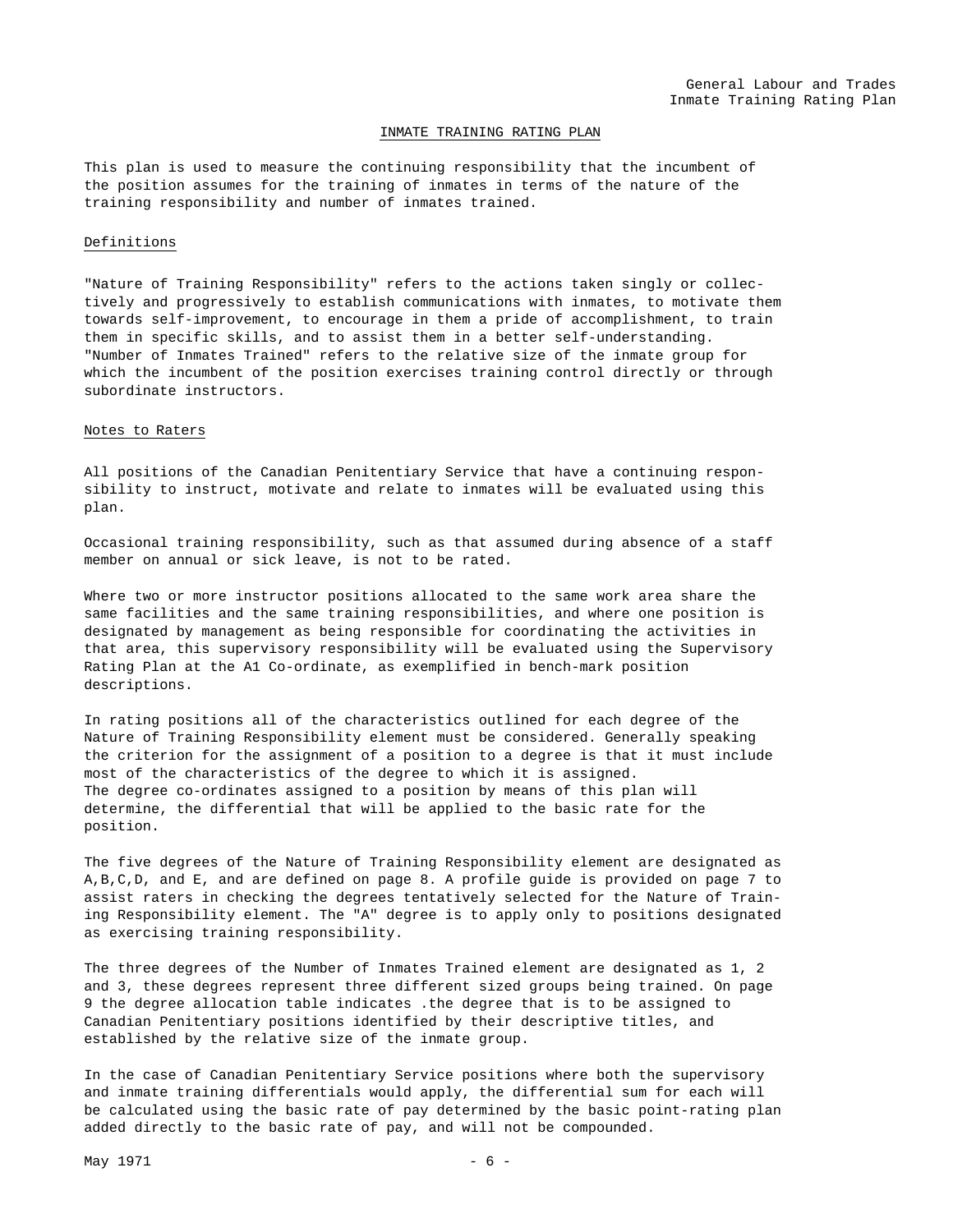General Labour and Trades Inmate Training Rating Plan

For the further assistance of raters of Canadian Penitentiary Service positions a profile guide has been prepared. for the Nature of Training Responsibility Element, which may serve as a check on the degree of the element tentatively selected for a position.

### NATURE OF TRAINING RESPONSIEILITY

### ELEMENT PROFILE GUIDE

Descriptive Titles **Expected** Degree

A

B

C

 $\mathbb D$ 

Driver (prescribed positions only) General Duty and Relief Instructors

Assistant Works Officer

Bindery Instructor

Brush Products Instructor

Farm Assistant

Gardener

Senior Herdsman

Service Plant Operator

Maintenance Instructor

Canvas Shop Instructor

Assistant Industrial Supervisor Farm Manager Industrial Instructor Works Officer

Industrial Supervisor Vocational Training Instructor

Supervisor of Training and Production Vocational Supervisor  $\mathbf E$ 

May, 1971 - 7 -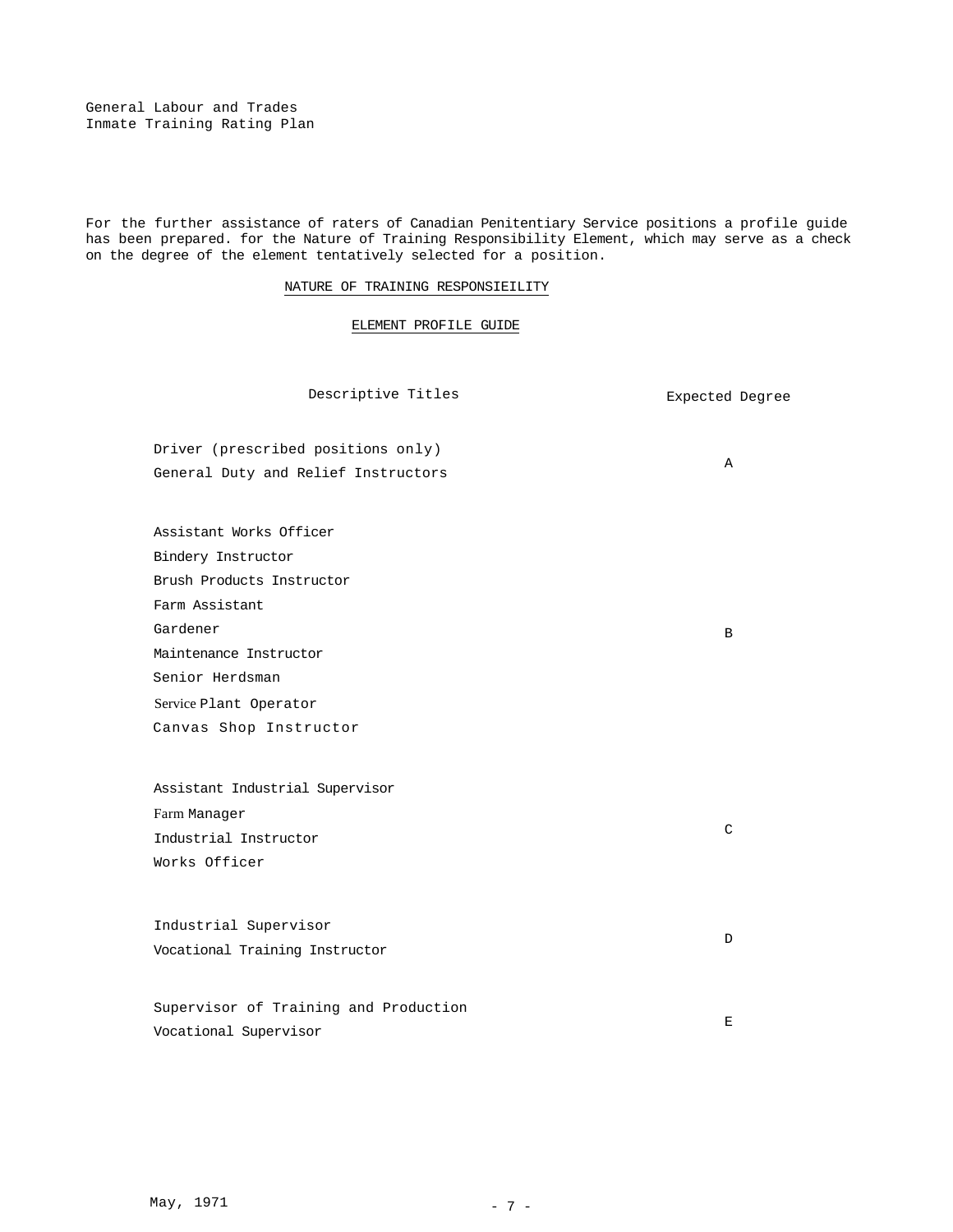| File No. $3144(1)$<br><i>No. Dossier</i> |                                                                                               | Our File No. 84.21 (603)<br>Notre dossier                      |                   |
|------------------------------------------|-----------------------------------------------------------------------------------------------|----------------------------------------------------------------|-------------------|
|                                          | Mr. S.V. Campbell<br>To Cheif Classification and Pay                                          | Date                                                           | December 13, 1971 |
|                                          | À Canadian Penitentiary Service<br>Sir Wilfrid Laurier Building<br>Ottawa, Ontario<br>K1A OP9 | Refer reply to E.A. Baxter<br><i>Addresser la</i><br>reposte à |                   |
|                                          | Attention: Mr. G. Haves<br>Subject Inmate Training Rating Plan GLT                            | Telephone No 6-6271<br>Numéro de<br>téléphone                  |                   |
|                                          | Sujet Classification Standard                                                                 |                                                                |                   |

Thank you for your letter of December 3, 1971 in which you note the omission of the Canvas Shop Instructor from the Element Profile Guide "B" level.

As you have suggested, the original understanding was that the Canvas Shop Instructor positions would be rated at the "B" level. This was clearly the intention, as indicated in appendix B of CLD paper number 203, dated August 27, 1970. The fact that this title does not appear in the Element Profile Guide does not alter the original intention. If it will facilitate your application of the ITR plan, please insert this title at the "B" level in your copies of the plan.

I trust this will enable you to resolve any problems you may have encountered in applying the plan to these positions.

J.F. Ferguson Chief, Compensation Systems Compensation and Classification Division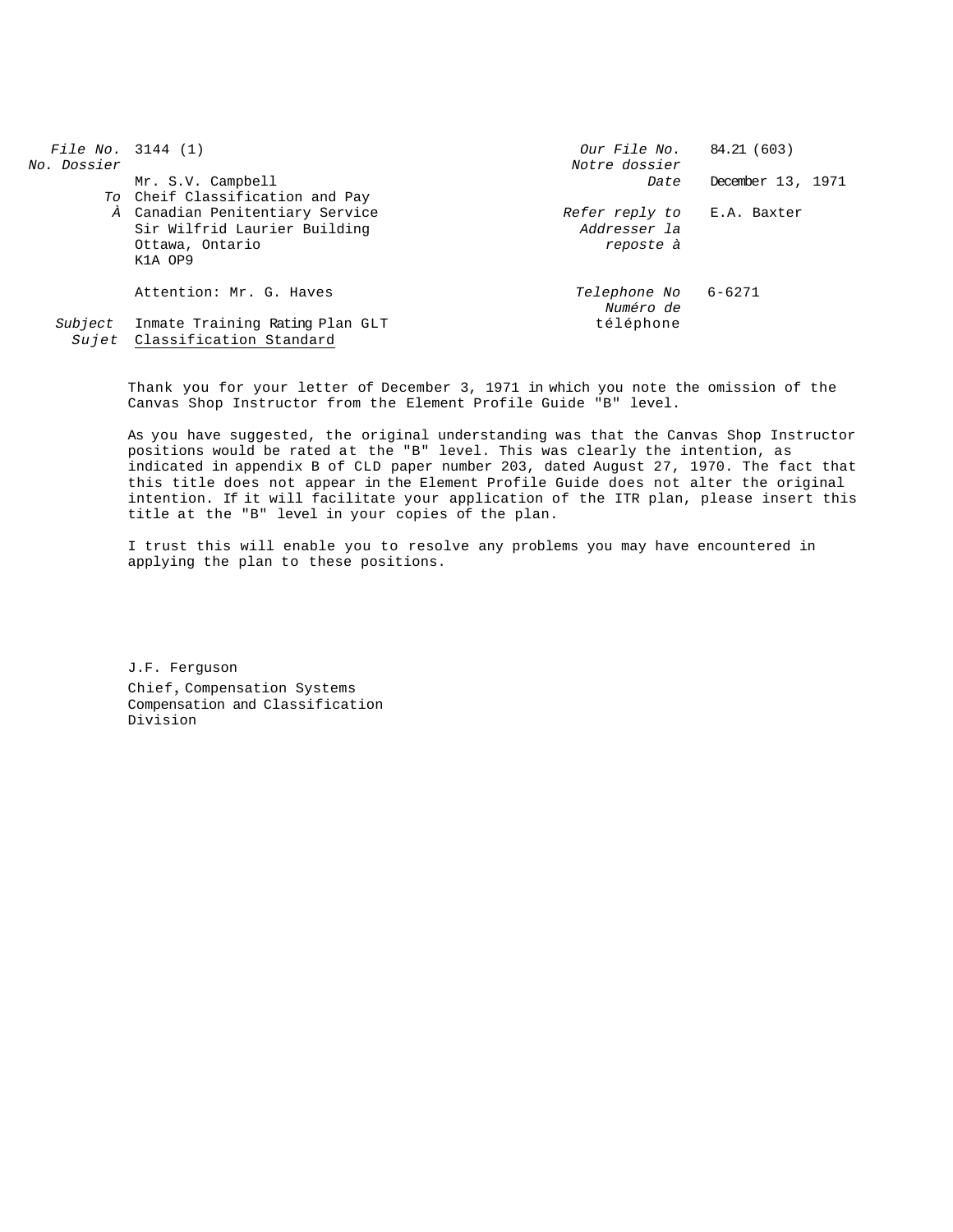| Nature of Training Responsibility                                                                                                                                                                                                                                                                                                                                                                                                                                               | Degree | Bench-mark Position Descriptions |      |
|---------------------------------------------------------------------------------------------------------------------------------------------------------------------------------------------------------------------------------------------------------------------------------------------------------------------------------------------------------------------------------------------------------------------------------------------------------------------------------|--------|----------------------------------|------|
| Explains institutional rules; demonstrates<br>simple tasks; establishes effective<br>communications with inmates; and reports<br>discipline infractions.                                                                                                                                                                                                                                                                                                                        | Α      |                                  |      |
|                                                                                                                                                                                                                                                                                                                                                                                                                                                                                 |        |                                  | Page |
| Helps inmates to solve work problems by giving<br>detailed instructions; establishes effective<br>relations with inmates to motivate them toward<br>self-improvement; assesses the progress of<br>individuals and identifies relevant behavioural<br>problems; and reports infractions of discipline.                                                                                                                                                                           | B      | Electrician, Maintenance         | 16   |
| Assesses individual training needs of inmates,<br>using a knowledge of their work capabilities;                                                                                                                                                                                                                                                                                                                                                                                 |        | Cabinet-making Instructor        | 23   |
| establishes effective relations with inmates to                                                                                                                                                                                                                                                                                                                                                                                                                                 |        | Works Officer                    | 27   |
| encourage in them a pride of accomplishment and<br>a better self-understanding; assesses the<br>progress of the individual and reports<br>weaknesses apparently caused by behavioural<br>problems; and proposes disciplinary or<br>classification action.                                                                                                                                                                                                                       | C      |                                  |      |
| Assesses the progress of inmates in terms<br>of their training needs, their apparent<br>potential and their evident progress, to ensure<br>their individual optimum development; recommends<br>classification action on the basis of a total<br>training assessment; establishes effective<br>relations with inmates to encourage in them a<br>pride of accomplishment, a sense of self-<br>confidence, and a better self-understanding; and<br>recommends disciplinary action. | D      | Pipefitter Instructor            | 20   |
| Monitors the progress of inmates through an<br>institution training program, evaluates the<br>capability of the system to meet the established<br>needs of the group; assesses the learning<br>potential of the group and modifies the course<br>content and instruction techniques to permit the<br>program to become most effective; establishes<br>effective relations with inmates to encourage<br>the maximum use of institutional training                                | Ε      |                                  |      |

facilities; and advocates the provision of work

opportunities for inmates by industry.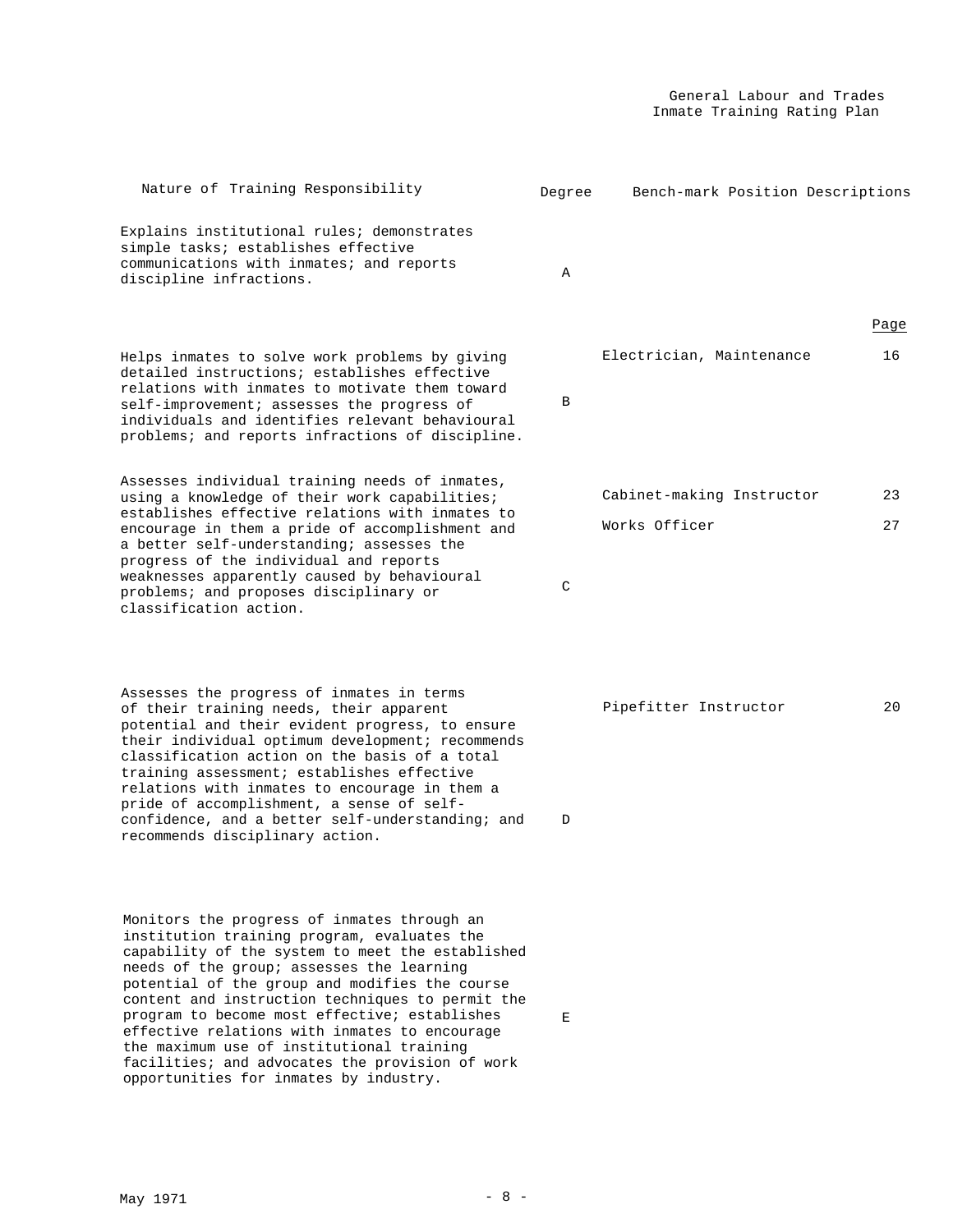General Labour and Trades inmate Training Rating Plan

### NUMBER OF INMATES TRAINED

### DESCRIPTIVE TITLES AND DEGREE ALLOCATION

Descriptive Title **Degree** 

1

Bindery Instructor Brush Products Instructor Driver (prescribed positions only) Farm Assistant Gardener General Duty and Relief Maintenance Instructor General Duty and Relief Vocational Instructor General Shop Instructor Labour Foreman Instructor Maintenance Instructor Related Training Instructor Service Plant Operator Vocational Training Instructor

Canvas Shop Instructor General Duty and Relief Industrial Instructor Industrial Instructor Senior Herdsman

Assistant Cannery Supervisor Assistant Industrial Supervisor Assistant Works Officer Cannery Supervisor Farm Manager Industrial Supervisor Supervisor of Training and Production Vocational Supervisor Works Officer

2

3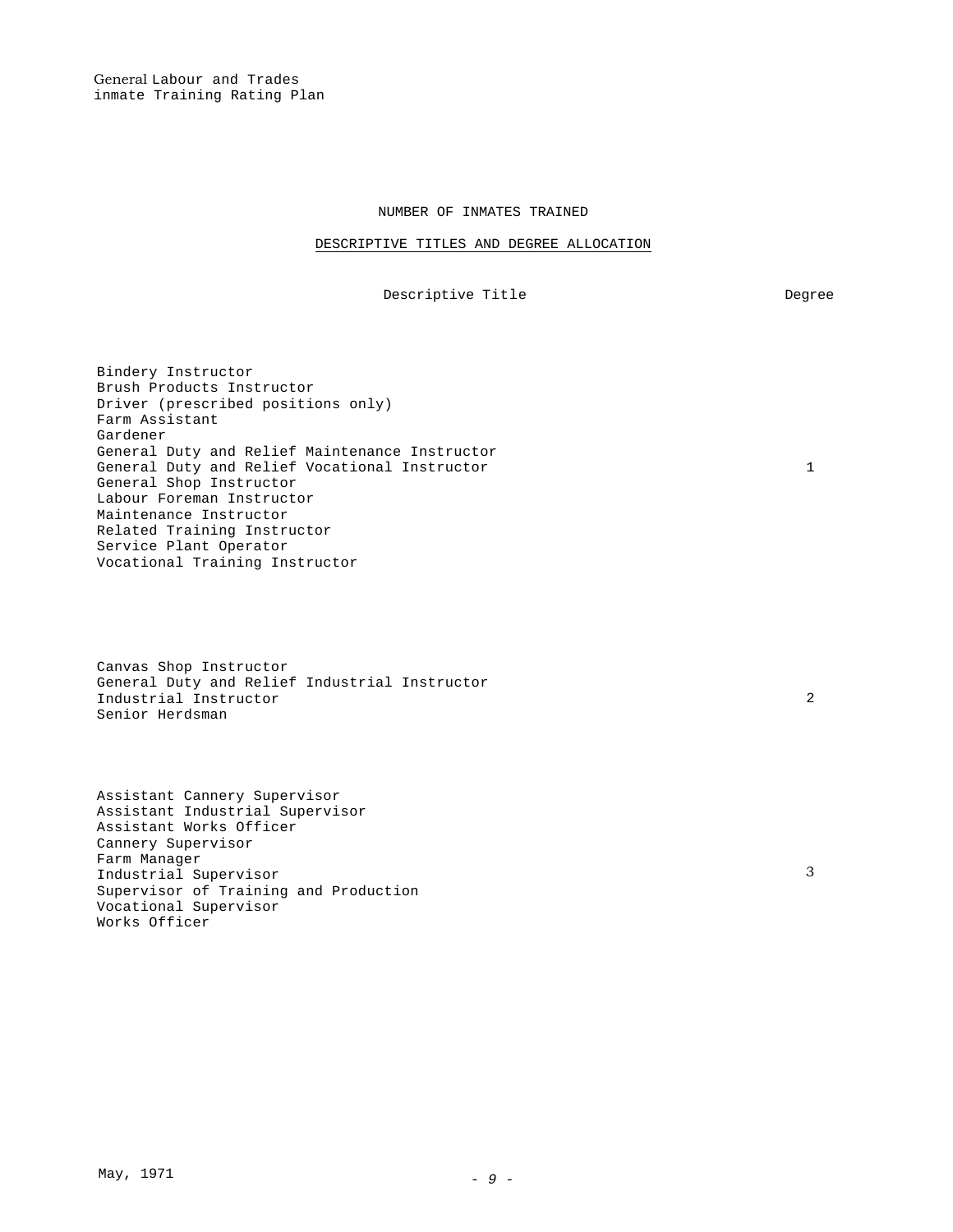### RATING SCALE - INMATE TRAINING

| Degree of the<br>Relative       |                           | Degree of Nature of Training Responsibility |             |           |           |
|---------------------------------|---------------------------|---------------------------------------------|-------------|-----------|-----------|
| Number of<br>Inmates<br>Trained | $\boldsymbol{\mathsf{A}}$ | $\, {\bf B}$                                | $\mathbf C$ | ${\bf D}$ | ${\bf E}$ |
| $\,1\,$                         | $4\%$                     | $7\%$                                       | $10\%$      | $13\%$    | $16\%$    |
| $\,2$                           | $6\%$                     | $9\%$                                       | $12\%$      | $15\%$    | $18\%$    |
| $\ensuremath{\mathsf{3}}$       |                           | $11\%$                                      | 14%         | $17\%$    | $20\%$    |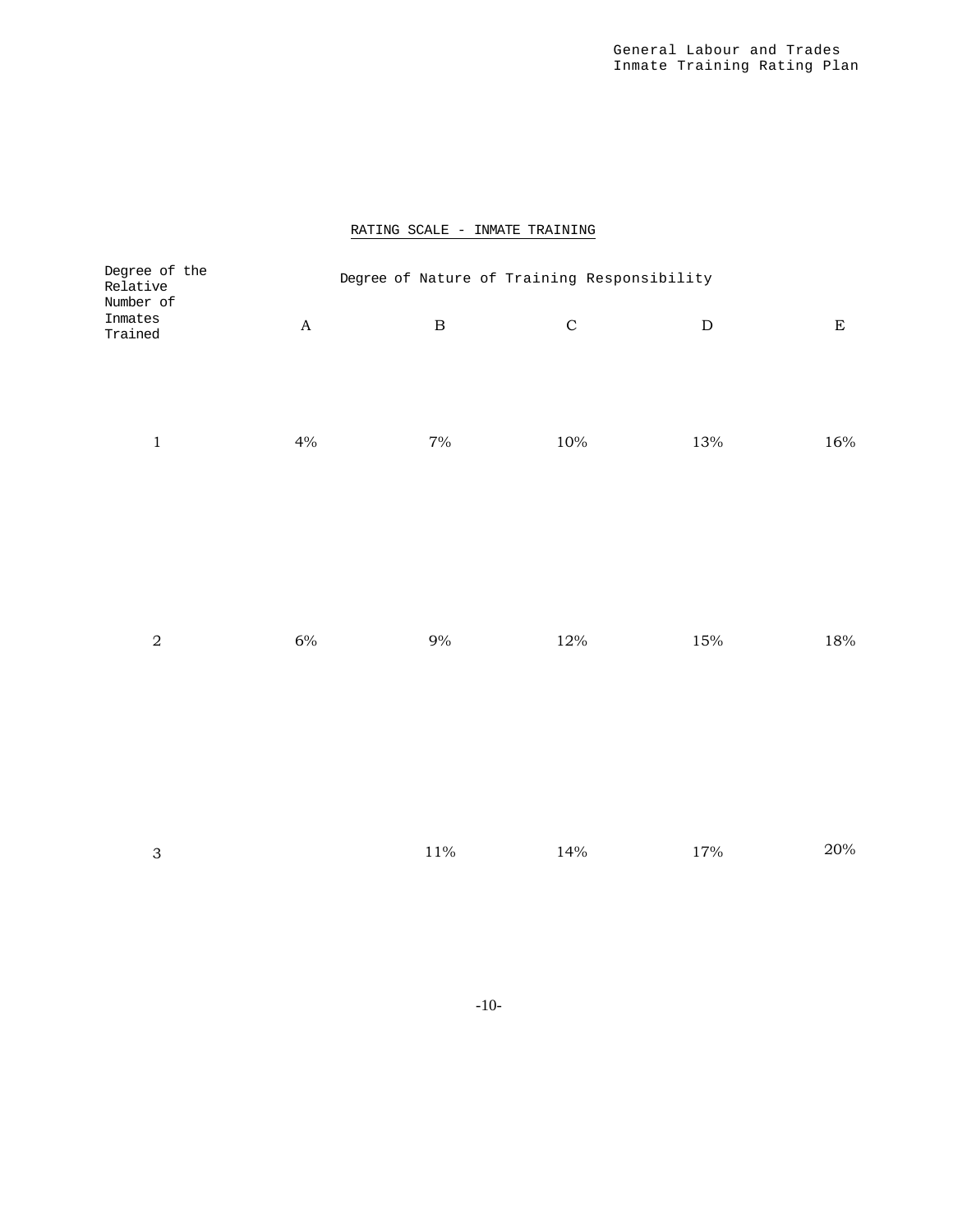### BENCH-MARK POSITION DESCRIPTION INDEX

In Sub-group Order

| DESCRIPTIVE TITLE                                           | BENCH-MARK<br>POSITION NO. | PAGE |
|-------------------------------------------------------------|----------------------------|------|
| Electrician, Maintenance, Canadian<br>Penitentiary Service  |                            | 13   |
| Pipefitter Instructor, Canadian<br>Penitentiary Service     | 2                          | 16   |
| Cabinet-Making Instructor, Canadian<br>Penitentiary Service | 3                          | 19   |
| Works Officer, Canadian Penitentiary<br>Service             | 4                          | 2.2  |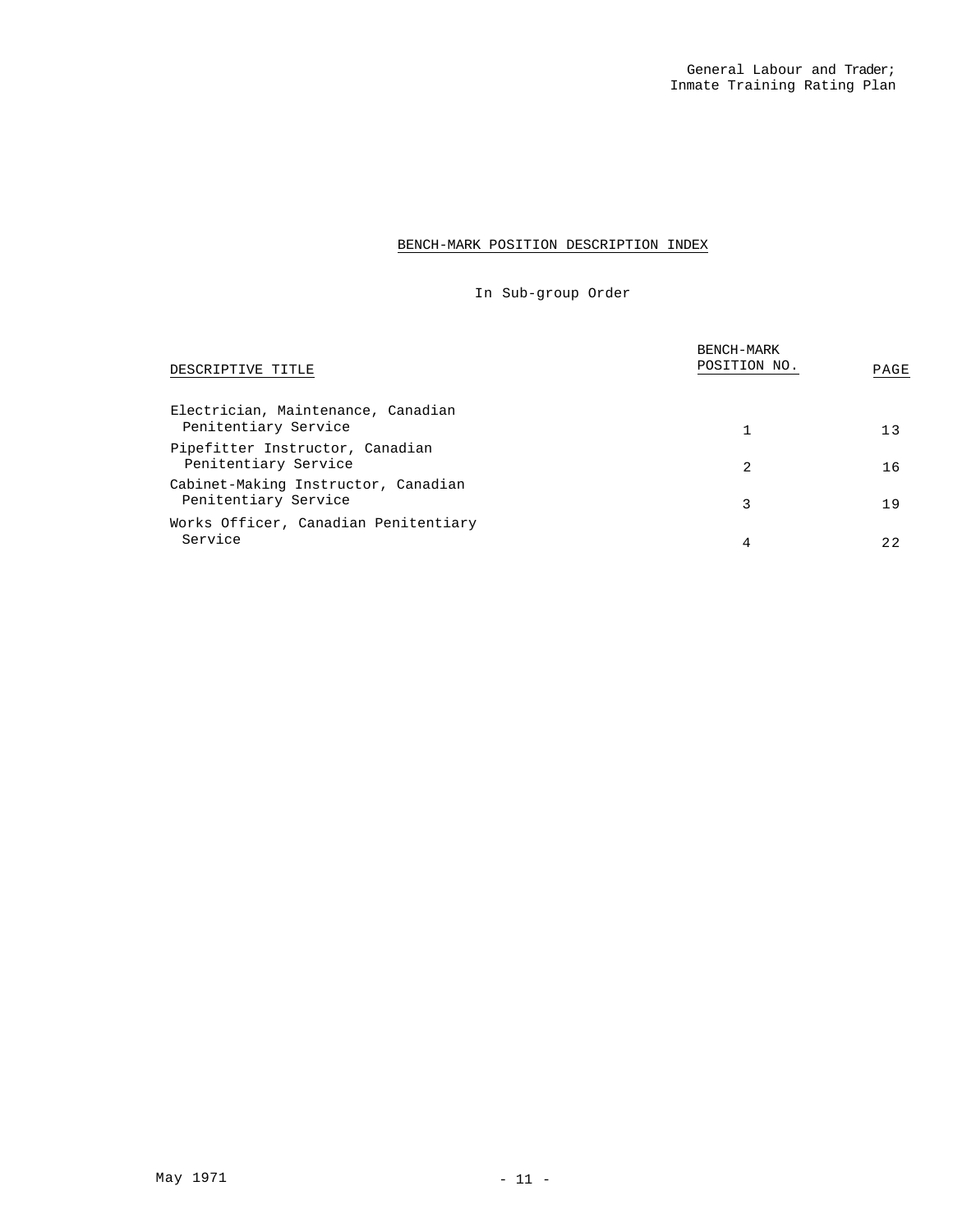### BENCH-MARK POSITION DESCRIPTION INDEX

In Ascending Order of Point Values

| DESCRIPTIVE TITLE                                           | BENCH-MARK<br>POSITION NO. | TOTAL<br>POINTS | PAGE |
|-------------------------------------------------------------|----------------------------|-----------------|------|
| Pipefitter Instructor, Canadian<br>Penitentiary Service     | 2                          | 610             | 16   |
| Cabinet-Making Instructor,<br>Canadian Penitentiary Service | 3                          | 610             | 19   |
| Electrician, Maintenance,<br>Canadian Penitentiary Service  |                            | 626             | 13   |
| Works Officer, Canadian<br>Penitentiary Service             | 4                          | 704             | 22   |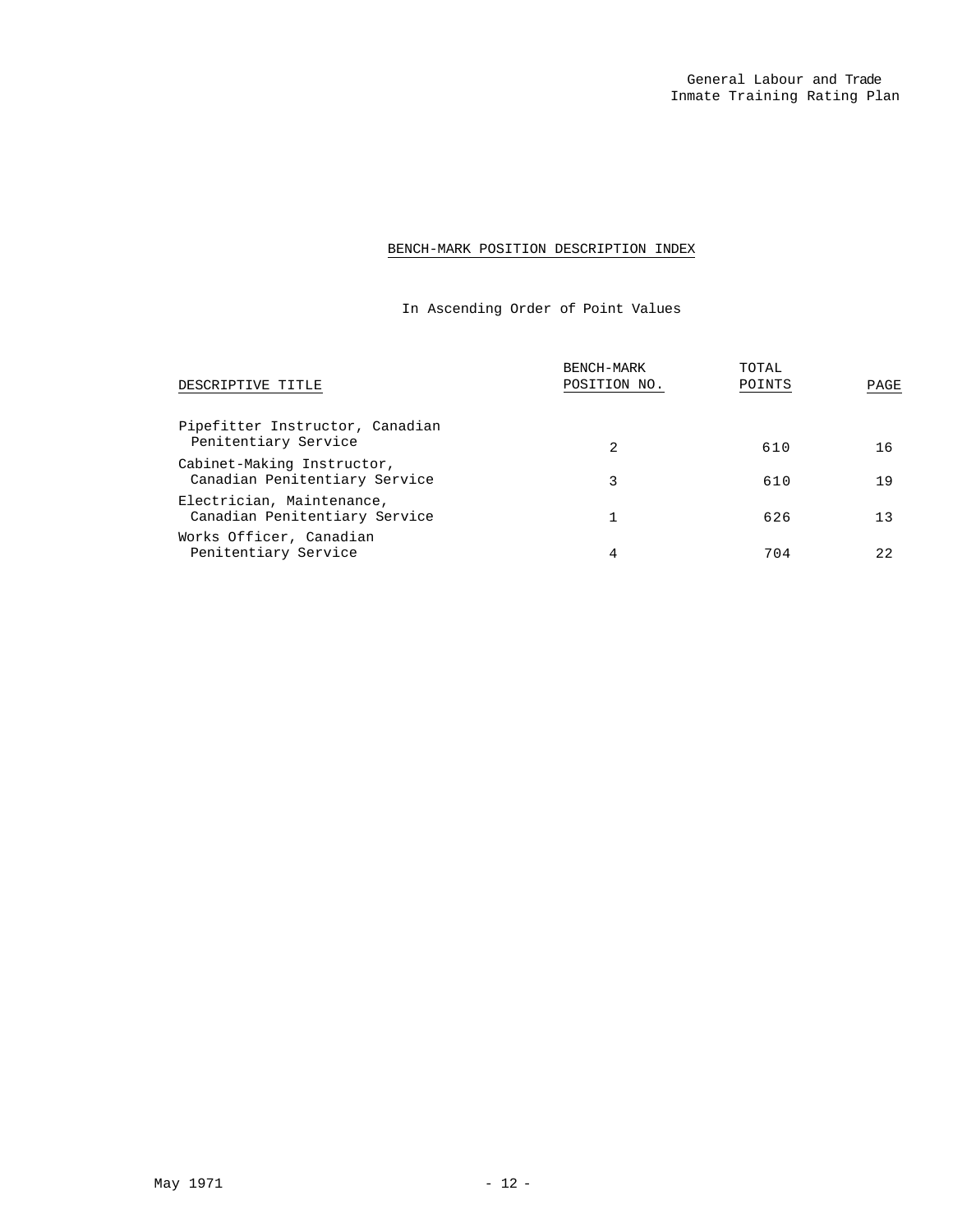General Labour and Trades Sub-group: Electrical Installing and Maintaining B.M.P.D. No 1

### BENCH-MARK POSITION DESCRPTION

| Bench-mark Position Number: 1 |                                                            | Level: 10 |                                                        |
|-------------------------------|------------------------------------------------------------|-----------|--------------------------------------------------------|
| Descriptive Title:            | ELECTRICIAN, MAINTENANCE,<br>CANADIAN PENITENTIARY SERVICE |           | Sub-group: ELECTRICAL<br>INSTALLING<br>AND MAINTAINING |
|                               |                                                            |           |                                                        |

Basic Point Rating: 626 Supervisory Rating: N/A Inmate Training Rating: I

### Summary

Under the general supervision of the Chief Engineer, maintains, installs and repair electrical equipment and systems**;** trains a small number of inmates in electrical work; and performs other duties.

Duties % of Time

- Maintains, installs and repairs electrical equipment and systems 75 • by assembling, connecting and testing motors, fixtures, control equipment and wiring systems, using manuals, wiring diagrams, and hand tools,
	- by diagnosing operating faults and determining the extent of repairs required, using test equipment, trade manuals and wiring diagrams, and
	- by replacing detective wiring, control equipment and motor components.

### - Provides training to a stall number of inmates in the work of an electrician's helper, 15

- by allocating work and giving detailed instructions to inmates,
- by establishing effective relations with inmates to motivate them toward self-improvement,
- by assessing the progress of individuals, and
- by reporting infractions of discipline.
- Performs other duties such as preparing purchase requisitions, keeping daily work records, and assisting the Chief Engineer in estimating and compiling yearly work requirements. 10

### Specifications **Degree** Points **Degree** Points

Skill and Knowledge

Basic Knowledge - The work requires reading schematic drawings to modify, repair, install or inspect circuits and electrical components. The work also requires a knowledge of elementary algebra to apply electrical formulae. 5 88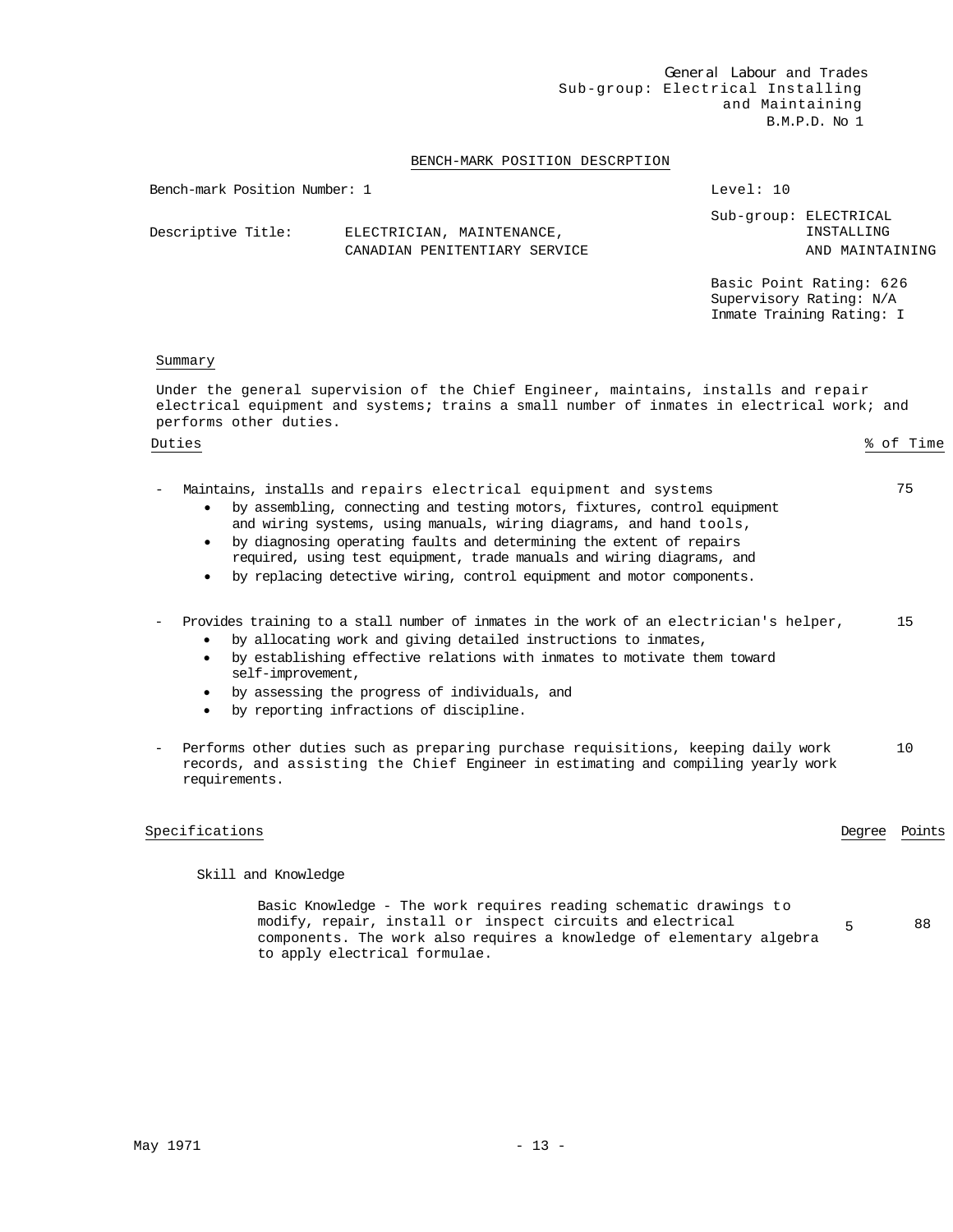General Labour and Trades Sub-group: Electrical Installation and Maintaining B.M.P.D. No. 1

|        |                                                                                                                                                                                                                                                                                                                                                                                            |                | Degree Points |
|--------|--------------------------------------------------------------------------------------------------------------------------------------------------------------------------------------------------------------------------------------------------------------------------------------------------------------------------------------------------------------------------------------------|----------------|---------------|
|        | Comprehension and Judgement - The work requires a thorough<br>understanding of the principles of electricity and their application<br>to a wide variety of electrical installations and equipment.<br>Operating, maintenance and repair hand books are available in most<br>cases, but judgement is required in diagnosing faults, carrying out<br>repairs, and interpreting instructions. | 5              | 150           |
|        | Specific Vocational Training - The work requires training and<br>experience in laying out work and in installing and repairing<br>electrical equipment and systems in order to perform a wide variety<br>of skilled electrical work to precise tolerance.                                                                                                                                  | 6              | 200           |
| Effort |                                                                                                                                                                                                                                                                                                                                                                                            |                |               |
|        | Mental - The work requires frequent periods of concentration in<br>testing and diagnosing defects.                                                                                                                                                                                                                                                                                         | 3              | 45            |
|        | Physical - The work requires using light-weight tools and materials<br>and occasionally working in crawl-spaces.                                                                                                                                                                                                                                                                           | 2              | 30            |
|        | Responsibility                                                                                                                                                                                                                                                                                                                                                                             |                |               |
|        | Resources - There is responsibility for the effective use and care of<br>parts, tools, fixed electrical shop equipment and delicate precision<br>measuring instruments. Defective work could result in limited damage<br>to equipment.                                                                                                                                                     |                |               |
|        | Safety of Others - Reasonable care must be taken to prevent injury to<br>others when working on energized circuits.                                                                                                                                                                                                                                                                        | 2              | 23            |
|        | Working Conditions                                                                                                                                                                                                                                                                                                                                                                         |                |               |
|        | Environment - There is frequent exposure to dust, dirt, heat and<br>inclement weather.                                                                                                                                                                                                                                                                                                     | $\overline{2}$ | 28            |
|        | Hazards - There is occasional exposure to falls from ladders or to<br>electrical shock.                                                                                                                                                                                                                                                                                                    | <b>B1</b>      | 16            |

### Supervision

N/A

### Inmate Training

The work requires the training of a small number of inmates in performing trades helper cities through work allocation and explanation, and through the establishment of effective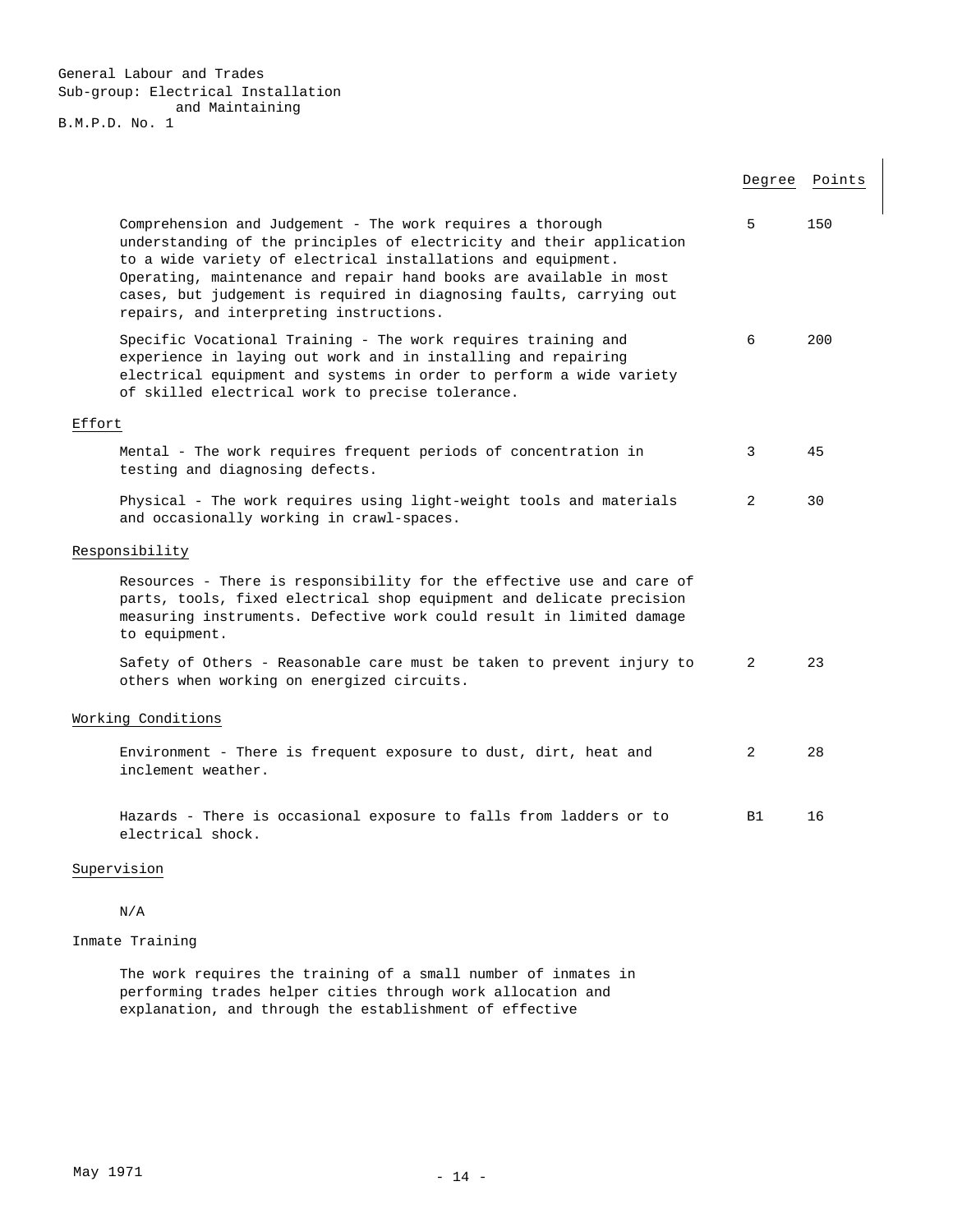General Labour and Trades Sub-group: Electrical Installing and Maintaining B. M. P.D. No. 1

### Degree Points

communications with inmates to motivate them toward B1 self-improvement. The work also requires assessing the progress of individuals and reporting infractions of discipline.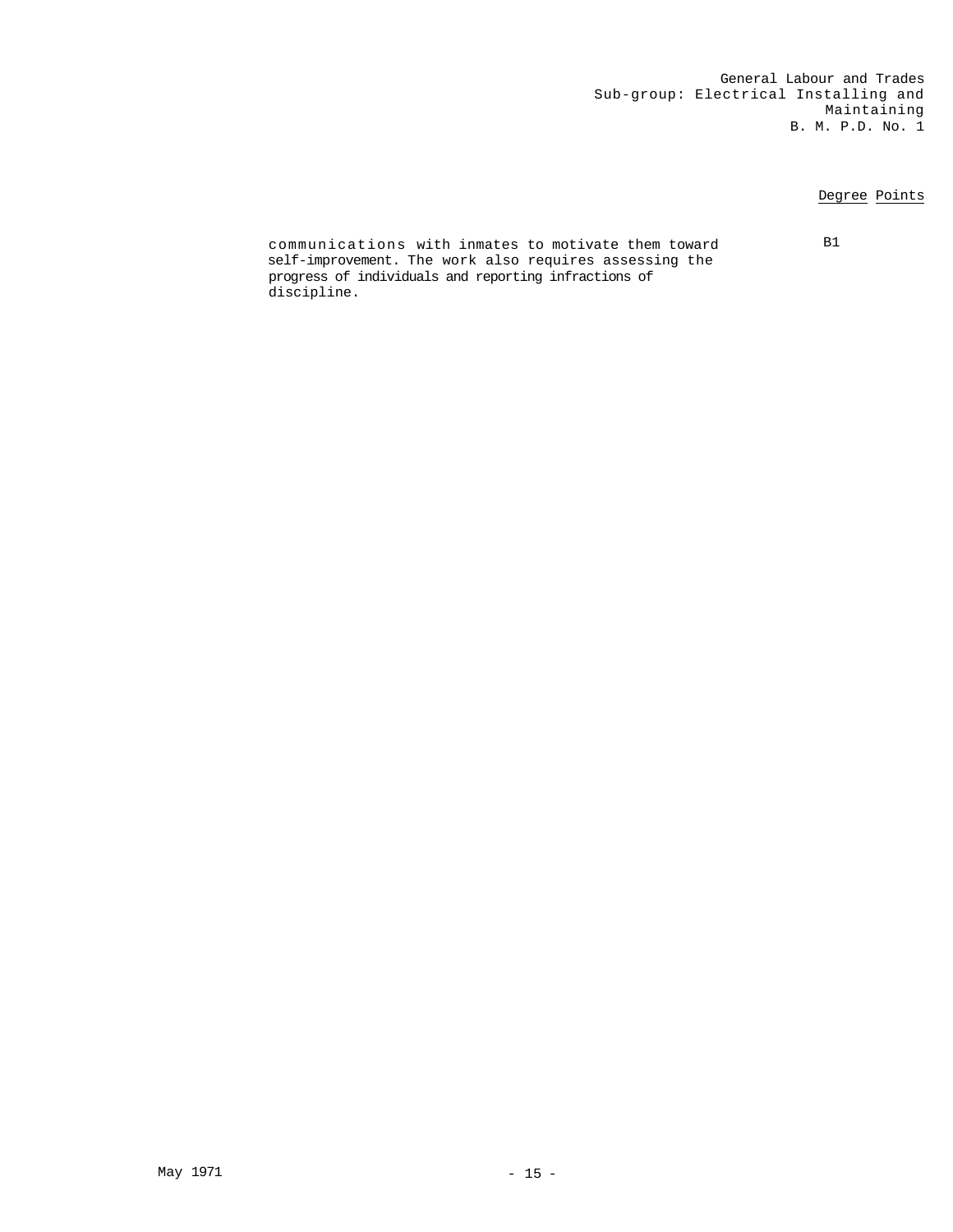General Labour and Trades Sub-group: Pipefitting B.M.P.D. No. 2

### BENCH-MARK POSITION DESCRIPTION

|                    | Bench-mark Position Number : 2 |                               | Level: 10                  |     |
|--------------------|--------------------------------|-------------------------------|----------------------------|-----|
|                    |                                |                               | Sub-group: PIPEFITTING     |     |
| Descriptive Title: |                                | PIPEFITTING INSTRUCTOR,       |                            |     |
|                    |                                | CANADIAN PENITENTIARY SERVICE | Basic Point Rating:        | 610 |
|                    |                                |                               | Supervisory Rating:        | N/A |
|                    |                                |                               | Inmate Training Rating: D1 |     |

### Summary

Under the general supervision of the Assistant Vocational Training Supervisor, instructs a number of inmates in a vocational training facility for plumbing and steamfitting to install, maintain and repair steam heating and water and sewage systems; participates in the rehabilitation program for inmates; and performs other duties.

Duties % of Time

- Instructs a number of inmates in a vocational training facility for plumbing and steamfitting, in installing and maintaining heating and plumbing fixtures and water steam and sewage distribution and collection systems, including piping, valves, traps, controls, fixtures and fittings 70

 $20$ 

10

- by assigning work to inmate students,
- by demonstrating the use of hand and power tools,
- by laying out supply and waste lines, and fixtures and fittings according to plans and specifications,
- by demonstrating the various operations required to complete each installation,
- by inspecting and testing completed installations to meet national and provincial building codes,
- by explaining in sufficient detail in the classroom the principles involved in the work,
- by using a variety of teaching aids, and
- by identifying the rate of progress of each student and providing additional and supplemental training to slow learners.
- Participates in the rehabilitation program for inmates
	- by evaluating the progress of inmates in terms of their training needs, their apparent potential for learning and their evident progress to ensure their individual optimum development,
	- by establishing effective communications with individuals to encourage in them a pride of accomplishment, a sense of selfconfidence, and a better self-understanding,
	- by recommending classification action on the basis of a total training assessment, through regular reports on each inmate, indicating weaknesses apparently caused by behavioural problems and other potential problems, and
	- by recommending disciplinary action.
- Performs other duties such as estimating materials, tools and equipment requirements, and preparing the requisitions, and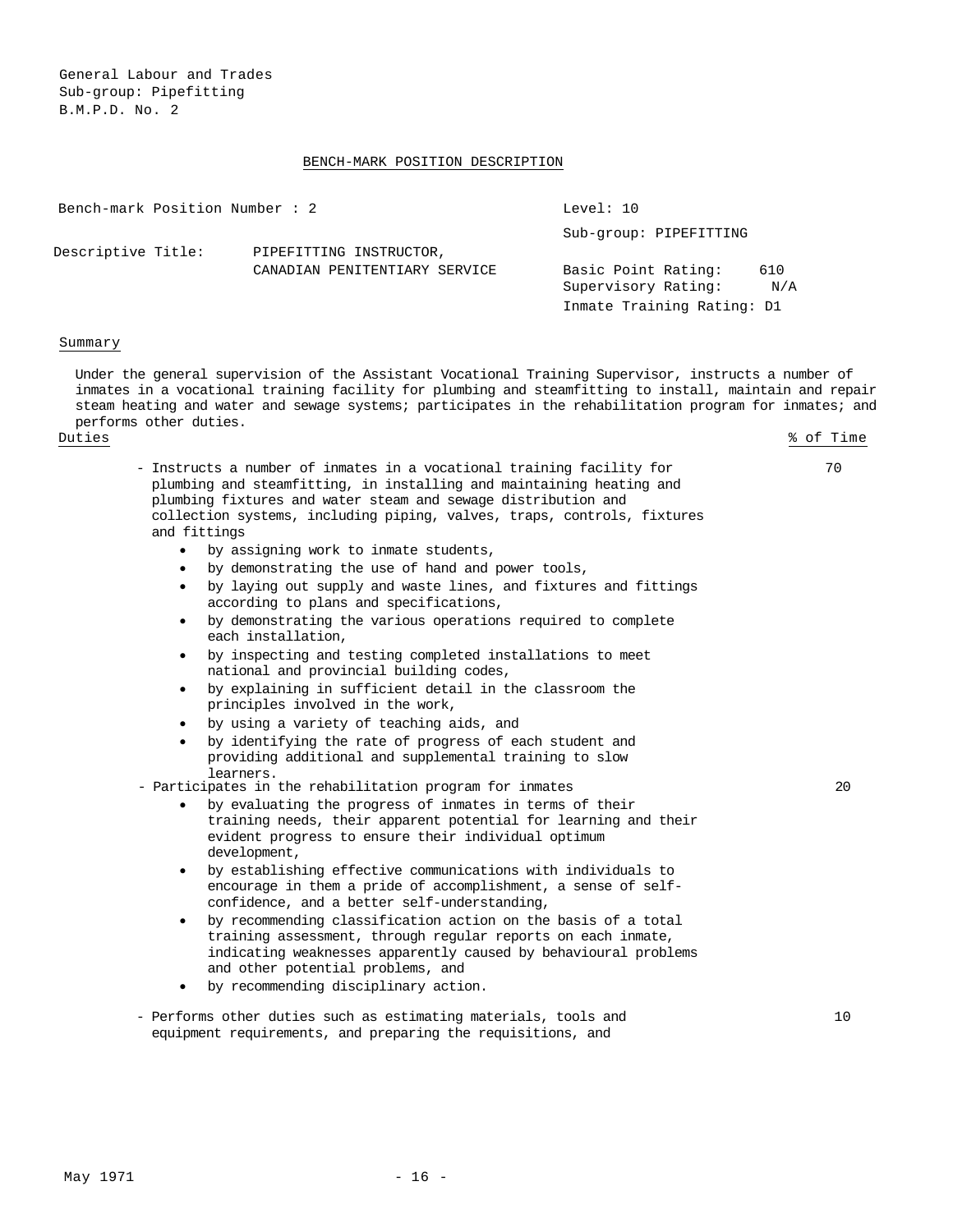General Labour and Trades Sub-group: Pipefitting B. M. P. D. No .2

|                                                                                                                                                                                                                                                                                                                                                                        |        | % of Time |
|------------------------------------------------------------------------------------------------------------------------------------------------------------------------------------------------------------------------------------------------------------------------------------------------------------------------------------------------------------------------|--------|-----------|
| controlling the movement of inmates, enforcing discipline and<br>searching the shop for contraband and weapons.                                                                                                                                                                                                                                                        |        |           |
| Specifications                                                                                                                                                                                                                                                                                                                                                         | Degree | Points    |
| Skill and Knowledge<br>Basic Knowledge - The work requires a knowledge of shop mathematics to<br>plan and lay out piping systems. It also requires reading plumbing<br>and pipe system drawings.                                                                                                                                                                       | 4      | 72        |
| Comprehension and Judgement - The work requires a thorough understanding<br>of the principles governing the repair and installation of water, sewage<br>and high- pressure steam system, and a thorough knowledge of the<br>techniques and tools of the trade. Judgement is required in interpreting<br>drawings and blueprints.                                       | 5      | 150       |
| Specific Vocational Training - The work requires training and experience<br>in maintaining, repairing and instilling high-pressure steam and water<br>and sewage piping systems to meet the requirements of provincial and<br>national codes, in training others, and in using behavioural techniques<br>to instruct and participate in the rehabilitation of inmates. | 6      | 200       |
| Effort                                                                                                                                                                                                                                                                                                                                                                 |        |           |
| Mental - The work requires a high level of attention with frequent<br>periods of concentration to transpose measurements and other<br>specifications by referral to blueprints and drawings, to take<br>measurements to cut and form pipe and install fittings, and to train<br>individuals in performing specific operations, and in using tools and<br>equipment.    | 3      | 45        |
| Physical - The work requires continual standing with limited periods of<br>relief. There is an occasional requirement to lift heavy objects in<br>cramped or awkward positions in crawl-spaces.                                                                                                                                                                        | 2      | 30        |

### Responsibility

Resources - There is responsibility for the effective use and care of equipment, fixtures and fittings. Faulty installations or repairs would result in a loss of training time and a waste of materials. 2 46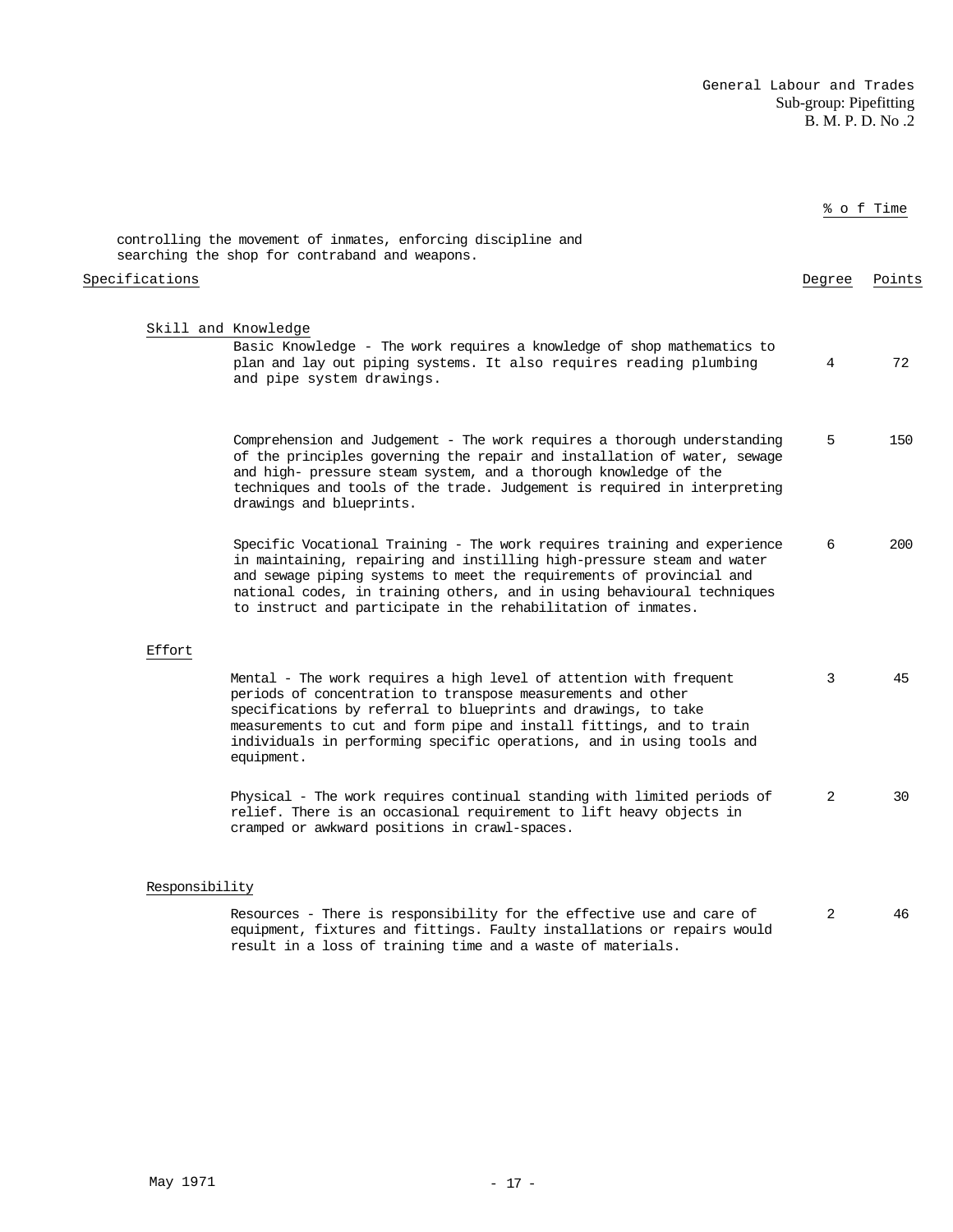General Labour and Trades Sub-group: Pipefitting B.M.P.D. No. 2

### Degree Points

|                    | Safety of Others - The work requires reasonable care to<br>prevent injuries to others when lifting, carrying,<br>positioning and assembling heavy items.                | 2         | 23 |
|--------------------|-------------------------------------------------------------------------------------------------------------------------------------------------------------------------|-----------|----|
| Working Conditions | Environment - The work involves occasional exposure to heat,<br>dirt, and wetness when repairing and installing steam, water and<br>sewage pipe, fixtures and controls. | -2        | 28 |
|                    | Hazards - There is occasional exposure to injuries when working<br>from staging and lifting heavy objects.                                                              | <b>B2</b> | 16 |

Supervision

N/A

### Inmate Training

The work requires constant evaluation of the progress of a number of inmates in terms of their training needs, apparent potential and aspirations, and evident progress, to ensure their optimum development. It requires also the establishment of effective communications with individuals to encourage in them a pride of accomplishment, a sense of selfconfidence, and a better self-understanding, and to gain a thorough knowledge of their training aspirations and behavioural problems. The work requires reporting on a regular basis on progress of inmates, recommending classification action on the basis of a total training assessment and disciplinary action related to infractions during working periods.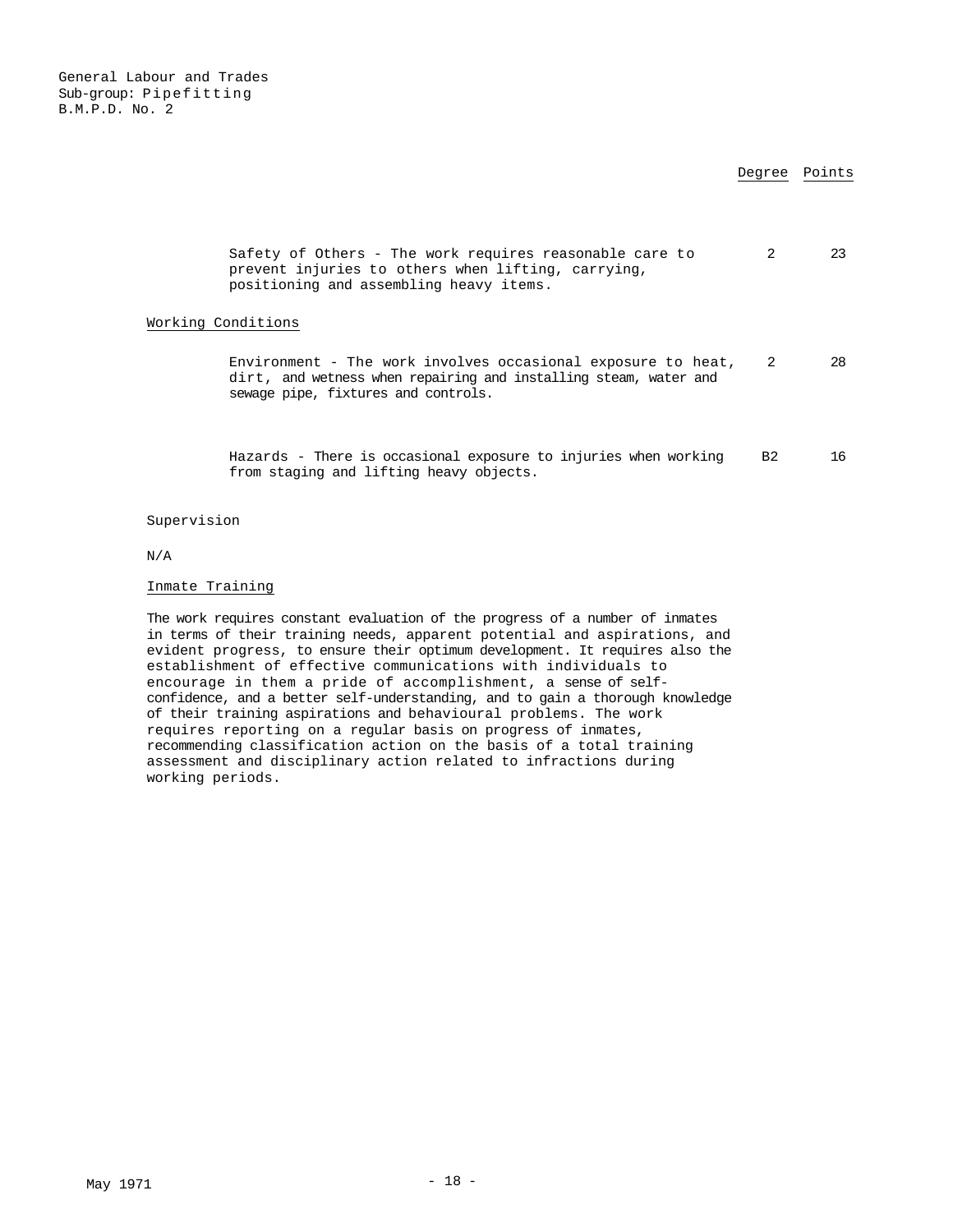### BEACH-MARK POSITION DESCRIPTION

| Bench-mark Position | Number: 3                     | Level: 10                  |
|---------------------|-------------------------------|----------------------------|
|                     |                               | Sub-group: WOODWORKING     |
| Descriptive Title:  | CABINET-MAKING INSTRUCTOR,    |                            |
|                     | CANADIAN PENITENTIARY SERVICE | Basic Point Rating:<br>610 |
|                     |                               | Supervisory Rating:<br>A1  |
|                     |                               | Inmate Training Rating: C2 |

### Summary

Under the general supervision of the Assistant Industrial Supervisor, instructs a number of inmates in an industrial furniture and repair shop, to manufacture, repair and restore furniture; participates in the rehabilitation program for inmates; administers the shop; and performs other duties.

Duties % of Time

65

- Instructs a number of inmates in an industrial furniture production and repair shop to manufacture, repair, and restore furniture

- by assigning work to the inmates,
- by teaching them to carry out operations such as reading simple drawings, measuring, cutting, drilling, fitting, assembling, scraping and sanding,
- by demonstrating the use and maintenance of machines such as table and band saw, shaper, mortiser, jointer, planer, band saw and sanders, to cut and form items tram stock,
- by explaining the different types of woods, their texture qualities, strength, durability, and proper uses,,
- by examining work during progress and on completion for quality,
- by identifying weaknesses of inmate workers to substantiate their need for supplemental training, and
- by checking final products against specifications.

- Participates in the rehabilitation program for inmates

- by assessing individual training needs of inmates,
	- by establishing effective relations with inmates to encourage in them a pride of accomplishment and a better self-understanding,
	- by reporting monthly on the progress of individuals and indicating weaknesses apparently caused by behavioural problems and
	- by proposing disciplinary and classification action.
- Administers the shop
	- by leading the work of the other instructor in the shop,
	- by estimating the materials, tools and equipment required for the contracts, and preparing the requisitions,
	- by examining furniture arriving at the shop for repairs, and contracts for new furniture,
	- by controlling the movement of materials, tools andequipment in accordance with custodial regulations, and
	- by reporting weekly on the shop production to the Assistant Industrial Supervisor.

10

15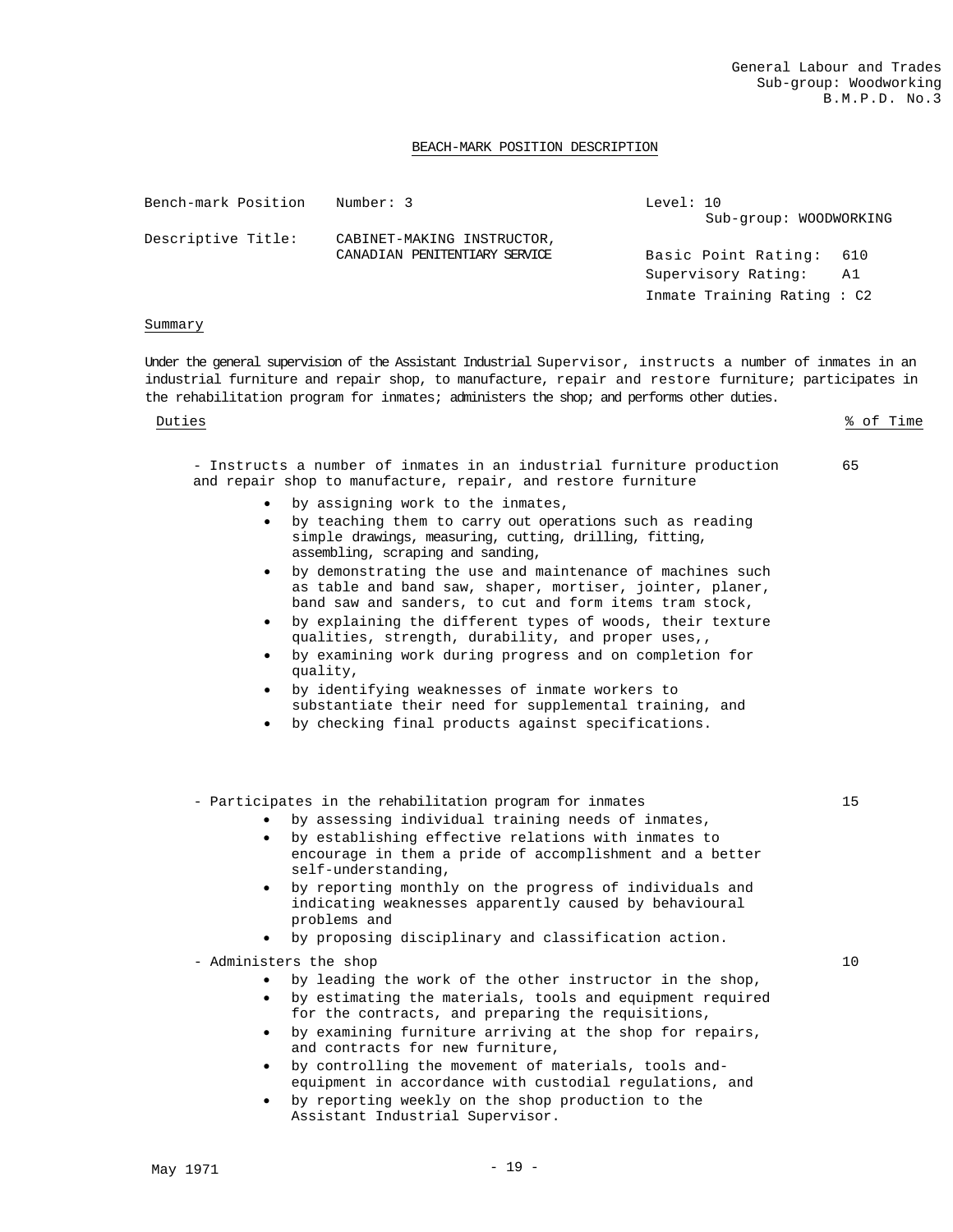General Labour and Trades Sub-group: Woodworking B.M.P.D. No. 3

|                | - Performs other duties such as controlling the movement of inmates, enforcing                                                                                                                                                                                                                                                                            |        | % of Time |
|----------------|-----------------------------------------------------------------------------------------------------------------------------------------------------------------------------------------------------------------------------------------------------------------------------------------------------------------------------------------------------------|--------|-----------|
|                | discipline and searching the shop for contraband and weapons.                                                                                                                                                                                                                                                                                             |        | 10        |
| Specifications |                                                                                                                                                                                                                                                                                                                                                           | Degree | Points    |
|                | Skill and Knowledge<br>Basic Knowledge - The work requires reading drawings and making<br>calculations for estimating material requirements. It also requires a<br>knowledge of elementary geometry to lay out work and form component<br>parts.                                                                                                          | 5      | 88        |
|                | Comprehension and Judgement - The work requires an under standing<br>of the principles that apply to wood jointing and furniture design and<br>a thorough knowledge of the properties of materials, the use of shop and<br>hand tools, and the use of various types of glue. Judgement<br>is required in selecting the technique to be used for each job. | 4      | 121       |
|                | Specific Vocational Training - The work requires training and<br>experience in fabricating, modifying or repairing fine furniture<br>according to drawings and specifications, training others, and in using<br>behavioural techniques to instruct and participate in the<br>rehabilitation of inmates.                                                   | 6      | 200       |
| Effort         |                                                                                                                                                                                                                                                                                                                                                           |        |           |
|                | Mental - The work requires a high level of attention to train inmates<br>to perform specific operations, use hand tools and machinery, with<br>frequent periods of concentration to take accurate measurements for<br>plans and material estimates and to check the final products.                                                                       | 3      | 45        |
|                | Physical - The work requires continual standing with vary limited<br>periods of relief. There is an occasional requirement to lift heavy<br>furniture or stock items.                                                                                                                                                                                     | 2      | 30        |
| Responsibility |                                                                                                                                                                                                                                                                                                                                                           |        |           |
|                | Resources -There is responsibility for the effective use of materials<br>and for the custody and maintenance of tools and machinery. Errors in<br>fabricating, repairing or restoring items could result in waste of<br>materials.                                                                                                                        | 2      | 46        |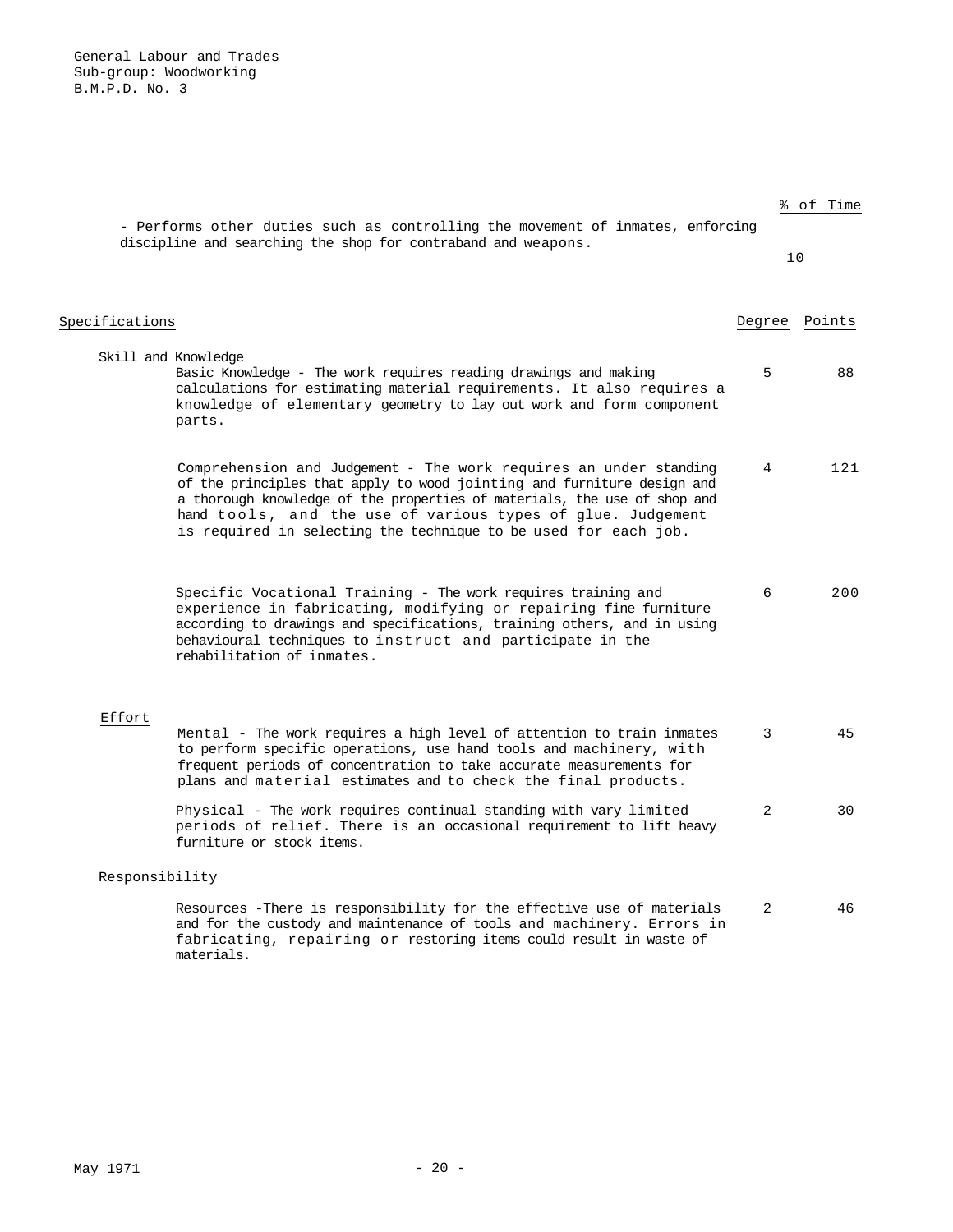# Degree Points

Safety of Others - Constant care is required to ensure that inmates comply with safety regulations and that the workshop is kept free of potential hazards, in order to prevent injuries to the inmates while operating shop power tools. 3 36

### Working Conditions

Environment – There is frequent exposure to dusty conditions from sawing and sanding operations. 2 28

Hazards – There is occasional exposure to serious injuries such as loss of fingers or eye injuries while operating high-speed shop power tools. B1 16

### Supervision

The work requires accounting for and coordinating the work of one other instructor in the shop.

### Inmate Training

The work requires assessing individual training needs for a number of inmates according to their capabilities, establishing effective communications with inmates to encourage in them a pride of accomplishment and a better self-understanding, completing a monthly report on the progress of each inmate indicating his actual and potential problems, and proposing disciplinary and classification action.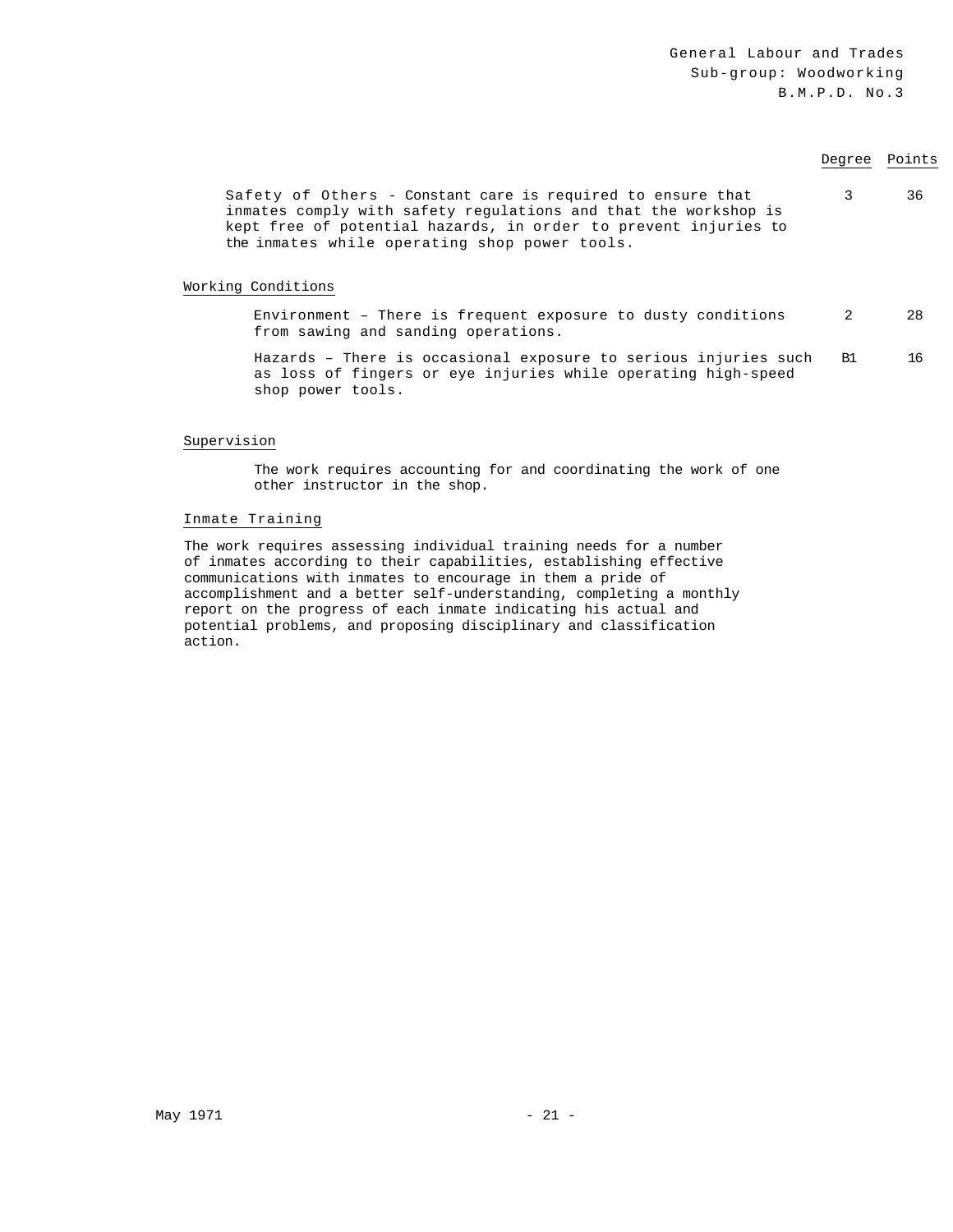### RICH-MARK POSITION DESCRIPTION

| Bench-mark Position Number: 4 |                               | Level: 11               |                                          |
|-------------------------------|-------------------------------|-------------------------|------------------------------------------|
| Descriptive Title:            | WORKS OFFICER,                |                         | Sub-group: SHEET METAL<br><b>WORKTNG</b> |
|                               | CANADIAN PENITENTIARY SERVICE | Pacia Doint Pating: 704 |                                          |

Basic Point Rating: 704 Supervisory Rating: C3 Inmate Training Rating: C2

### Summary

Under the direction of the Assistant Warden (Services and Supply) organizes, coordinates and controls the operations of a number of workshops for the repair, maintenance, alteration, modification and new construction of buildings, structures and equipment at a medium-security institution and farm annex; directs the transportation services for the institution; supervises staff; co-ordinates the use of inmates as workers in the new construction and maintenance activities at the institution; advises the Assistant Warden on technical matters; and performs other duties.

Duties % of Time

10

- Organizes, co-ordinates and controls the operations of a number of work areas and shops accommodating the sheet metal and wood working trades, the activities of masons, painters and a labour foreman, all engaged in performing repair, maintenance, alteration, modification and new construction tasks for buildings and structures, and on installed equipment and systems in the institution  $50$ 

- by consolidating and submitting detailed estimates of proposed work, supported by sketches and specifications,
- by establishing priorities and work schedules to meet the needs of the institution and ensure the optimum use of facilities,
- by arranging the work of staff with that of other groups to ensure the smooth functioning of the institution,
- by instructing in and enforcing safety regulations in all maintenance and new construction tasks:, and
- by keeping records of time and material expended on jobs, and of material and equipment inventory.
- Directs the transportation services for the institution
	- by establishing priorities and work schedules and dispatching transportation equipment and personnel to meet the needs of the institution and ensure the optimum use of vehicles, and
	- by supervising the activities of a vehicle repair shop for the maintenance of institutional vehicles,
- Supervises a staff of 14 skilled and semi-skilled workers
	- by allocating work to subordinates, inspecting work during progress and on completion for adherence to standards, and accepting or rejecting completed work,
	- by providing training to subordinates in the custody aspect of their work,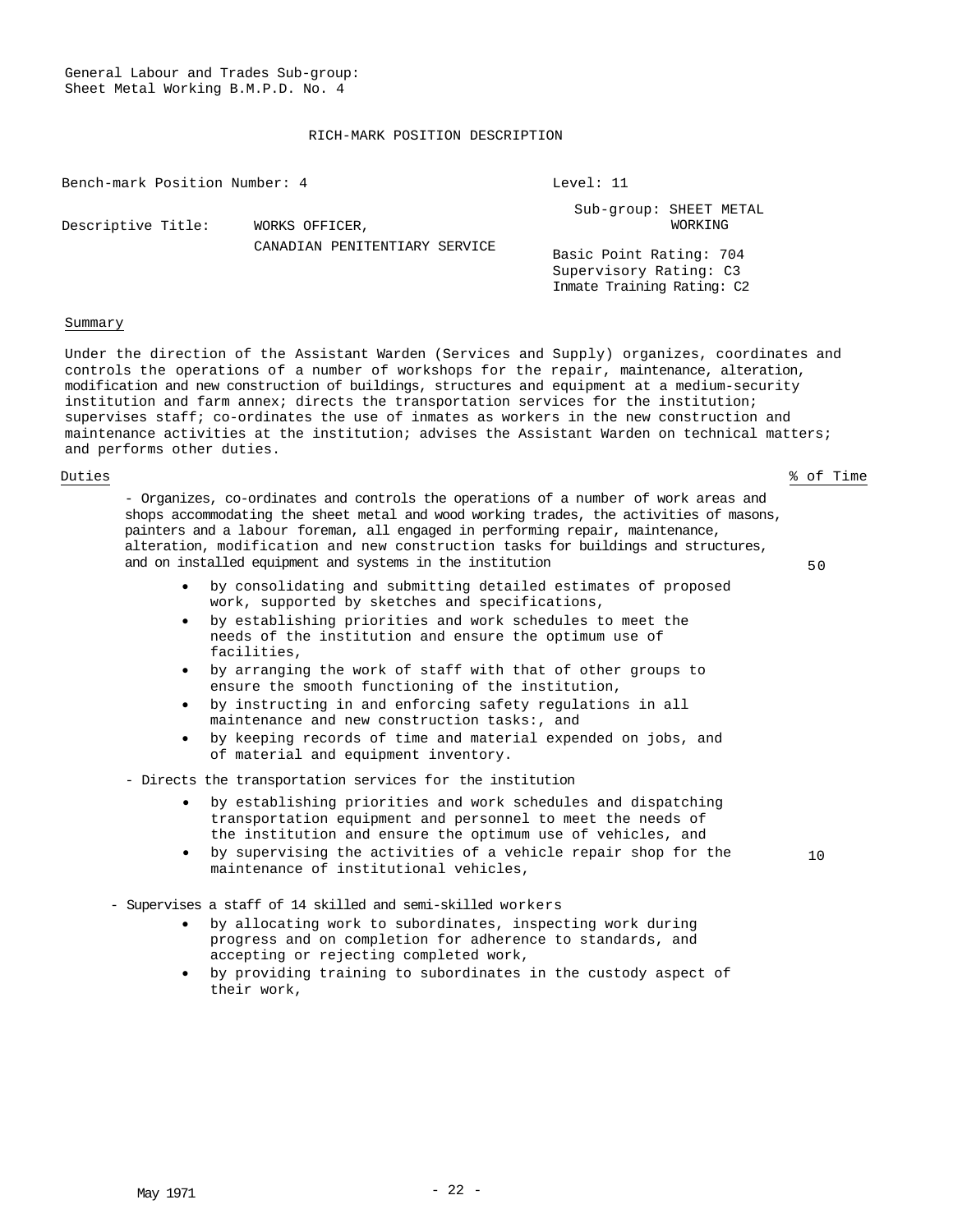|                                                                                                                                                                                                                                                                                                                                                                                                   |        | % of Time |
|---------------------------------------------------------------------------------------------------------------------------------------------------------------------------------------------------------------------------------------------------------------------------------------------------------------------------------------------------------------------------------------------------|--------|-----------|
| by reviewing annual leave proposals and submitting a recommended<br>$\bullet$<br>staff leave schedule,                                                                                                                                                                                                                                                                                            |        |           |
| by appraising the performance of subordinates, and<br>$\bullet$                                                                                                                                                                                                                                                                                                                                   |        |           |
| by proposing disciplinary action with respect to subordinates.<br>$\bullet$                                                                                                                                                                                                                                                                                                                       |        |           |
| - Co-ordinates the use of inmates as workers in new construction and maintenance<br>activities at the institution                                                                                                                                                                                                                                                                                 |        | 10        |
| • by reviewing the periodic assessment of assigned inmates by<br>subordinates,                                                                                                                                                                                                                                                                                                                    |        |           |
| by interviewing inmates proposed for work to assess their<br>$\bullet$<br>motivation and establish their suitability,                                                                                                                                                                                                                                                                             |        |           |
| by instructing subordinates in methods of establishing effective<br>$\bullet$<br>communications with inmates,                                                                                                                                                                                                                                                                                     |        |           |
| by participating in the institutional assessment review of inmates,<br>$\bullet$<br>and                                                                                                                                                                                                                                                                                                           |        |           |
| by joint discussion with other senior officials.<br>٠                                                                                                                                                                                                                                                                                                                                             |        |           |
| - Advises the Assistant Warden (Services and Supply) on matters concerning the<br>maintenance, alterations and new construction of buildings and structures for the<br>institution                                                                                                                                                                                                                |        | 10        |
| • by discussing the feasibility and method of carrying out<br>alterations,                                                                                                                                                                                                                                                                                                                        |        |           |
| • by providing sketches, plans and specifications, and compiling cost<br>estimates for the projects,                                                                                                                                                                                                                                                                                              |        |           |
| by filling Construction Project Authority forms and initiating<br>$\bullet$<br>correspondence related to the project, and submitting them for<br>approval, and                                                                                                                                                                                                                                    |        |           |
| by maintaining contacts with trade specialists, representatives of<br>$\bullet$<br>other departments or outside agencies for exchange of technical<br>information,                                                                                                                                                                                                                                |        |           |
| - Performs other duties such as reviewing work progress of contracts allocated to<br>outside organizations, participating in personnel selection boards, compiling annual<br>operating and equipment estimates covering the various trade shops, and submitting them<br>to the Assistant Warden (Services and Supply) for review and approval.                                                    |        | 10        |
| Specifications                                                                                                                                                                                                                                                                                                                                                                                    | Degree | Points    |
| Skill and Knowledge                                                                                                                                                                                                                                                                                                                                                                               |        |           |
|                                                                                                                                                                                                                                                                                                                                                                                                   |        |           |
| Basic Knowledge - The work requires participation in deter mining<br>equipment and establishment requirements for a large and varied work<br>force, in estimating job costs in terms of man-hours and material<br>requirements, and in scheduling the work to meet priorities. The work<br>requires reading plans, complex drawings and specifications, and<br>using a variety of technical data. | 6      | 104       |
|                                                                                                                                                                                                                                                                                                                                                                                                   |        |           |
|                                                                                                                                                                                                                                                                                                                                                                                                   |        |           |

Comprehension and Judgement - The work requires a thorough understanding of the principles and methods that apply to the organization, co-ordination and control of a multi-trade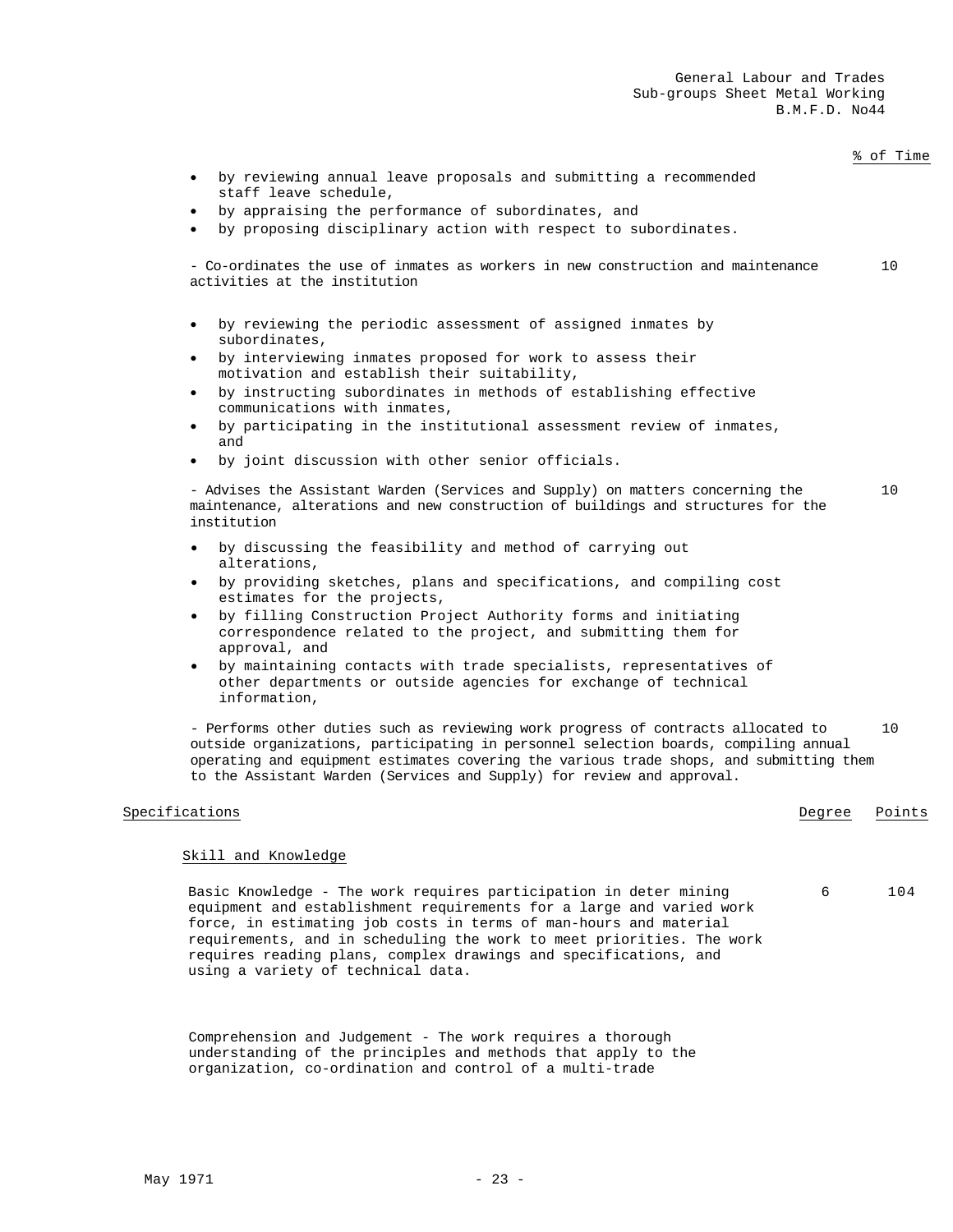|                    |                                                                                                                                                                                                                                                                                                                                                                                                                                                                                                                                                             |              | Degree Points |
|--------------------|-------------------------------------------------------------------------------------------------------------------------------------------------------------------------------------------------------------------------------------------------------------------------------------------------------------------------------------------------------------------------------------------------------------------------------------------------------------------------------------------------------------------------------------------------------------|--------------|---------------|
|                    | work group. The work also provides latitude for making<br>decisions in solving problems and judgement in advising<br>management on technical matters.                                                                                                                                                                                                                                                                                                                                                                                                       | 5            | 150           |
| Effort             | Specific Vocational Training - The work requires training and<br>experience in one of the Construction trades much as general<br>carpentry, extensive experience in supervising or monitoring a<br>number of concurrent maintenance projects affecting several<br>trades, and sufficient exposure to other trades to recognize<br>quality work that will greet national building codes and<br>institutional custody requirements. It also requires experience<br>in working within institutional regulations and implementing<br>administrative procedures. | 7            | 250           |
|                    |                                                                                                                                                                                                                                                                                                                                                                                                                                                                                                                                                             |              |               |
|                    | Mental - The work requires concentrating on the work being<br>performed in a number of physical areas, to ensure that custody<br>of inmates is maintained and that each trade is producing to the<br>required standard. The work also requires concentration when<br>planning production programs.                                                                                                                                                                                                                                                          | 3            | 45            |
|                    | Physical - The work requires walking between shops and job site<br>locations and working in an office.                                                                                                                                                                                                                                                                                                                                                                                                                                                      | $\mathbf{1}$ | 15            |
| Responsibility     |                                                                                                                                                                                                                                                                                                                                                                                                                                                                                                                                                             |              |               |
|                    | Resources - There is responsibility for ensuring that shop and<br>staff facilities are used to the best advantage of the<br>institution, and that material, operational equipment and work<br>project estimates are accurate. There is also responsibility for<br>custody and maintenance of tools, equipment, grounds, buildings<br>and structures. Errors will undoubtedly result in significant<br>loss of time and material or disruption to institutional<br>programs.                                                                                 | 3            | 72            |
|                    | Safety of others - Constant attention to the effectiveness of the<br>safety program and enforcement of all building and safety code is<br>required to ensure that workshops and work sites are kept free of<br>potential hazards.                                                                                                                                                                                                                                                                                                                           | 3            | 36            |
| Working Conditions |                                                                                                                                                                                                                                                                                                                                                                                                                                                                                                                                                             |              |               |
|                    | Environment - There is occasional exposure to noise, dirt, fumes<br>and inclement weather.                                                                                                                                                                                                                                                                                                                                                                                                                                                                  | 2            | 28            |
|                    | Hazards - There is occasional exposure to minor injuries, such as<br>abrasions, during inspection.                                                                                                                                                                                                                                                                                                                                                                                                                                                          | Αl           | 4             |